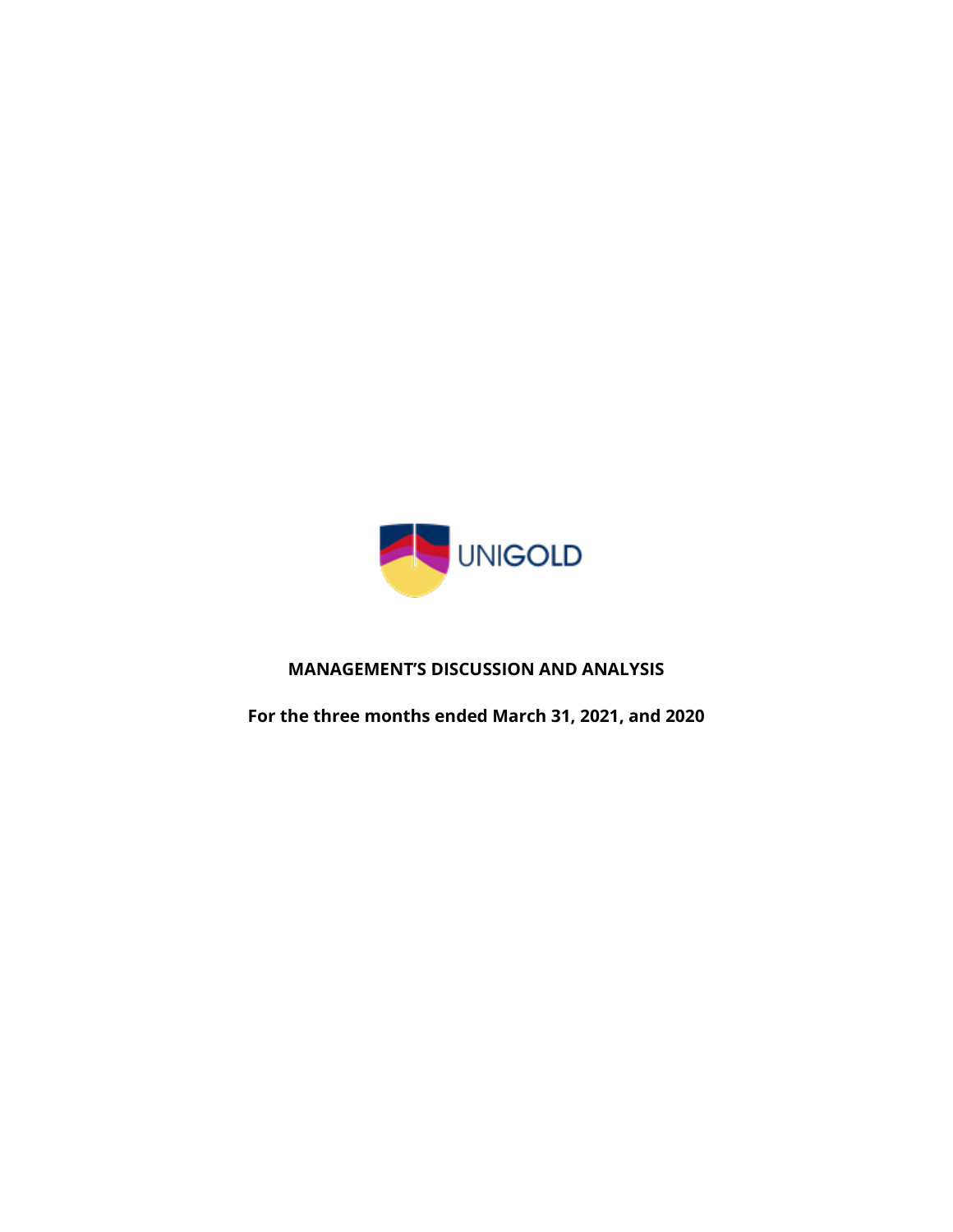

#### **MANAGEMENT'S DISCUSSION AND ANALYSIS**

The following discussion and analysis ("MD&A") of the operating results and financial condition of Unigold Inc. ("Unigold" or the "Corporation") for the three months ended March 31, 2021 and 2020 and should be read in conjunction with the audited, consolidated financial statements of the Corporation and related notes thereto for the years ended December 31, 2020 and 2019 (the "Annual Financial Statements") and the condensed consolidated interim financial statements for the three months ended March 31, 2021 and 2020 and the related notes thereto (the "Interim Financial Statements"). All financial information in this MD&A has been prepared in accordance with International Financial Reporting Standards ("IFRS"), and all dollar amounts are expressed in Canadian dollars (\$) unless otherwise indicated. Additional information, including the Corporation's press releases, has been filed electronically through the System for Electronic Document Analysis and Retrieval ("SEDAR") and is available online at www.sedar.com. The date of this report is May 31, 2021.

#### **1. Corporation Overview**

Unigold is a Canadian based, growth oriented, junior natural resource Corporation focused on exploring and developing its significant land position in the Dominican Republic, within the highly prospective Cretaceous-age Tireo Formation. Unigold operates through its wholly owned Canadian subsidiary, Unigold Resources Inc., and its 97 per cent owned subsidiary, Unigold Dominicana, S.R.L., which is incorporated in the Dominican Republic ("DR").

### **2. Forward-Looking Statements**

This MD&A contains "forward-looking information" within the meaning of applicable Canadian securities legislation. Forward-looking information includes, but is not limited to, information concerning Unigold's exploration program and planned gold production as well as Unigold's strategies and future prospects. Generally, forward-looking information can be identified by the use of forward-looking terminology such as "plans", "expects", or "does not expect", "is expected", "budget", "scheduled", "estimates", "forecasts", "intends", "anticipates", or "does not anticipate", or "believes" or variations of such words and phrases or statements that certain actions, events or results "may", "could", "would", "might", or "will be taken", "occur", or "be achieved". Forward-looking information is based on the opinions and estimates of management at the date the information is made, and is based on a number of assumptions and subject to a variety of risks and uncertainties and other factors that could cause actual events or results to differ materially from those projected in the forward-looking information. Assumptions upon which such forward-looking information is based include, without limitation, availability of skilled labour, equipment, and materials; the potential of the Corporation's properties to contain economic metals deposits; the Corporation's ability to

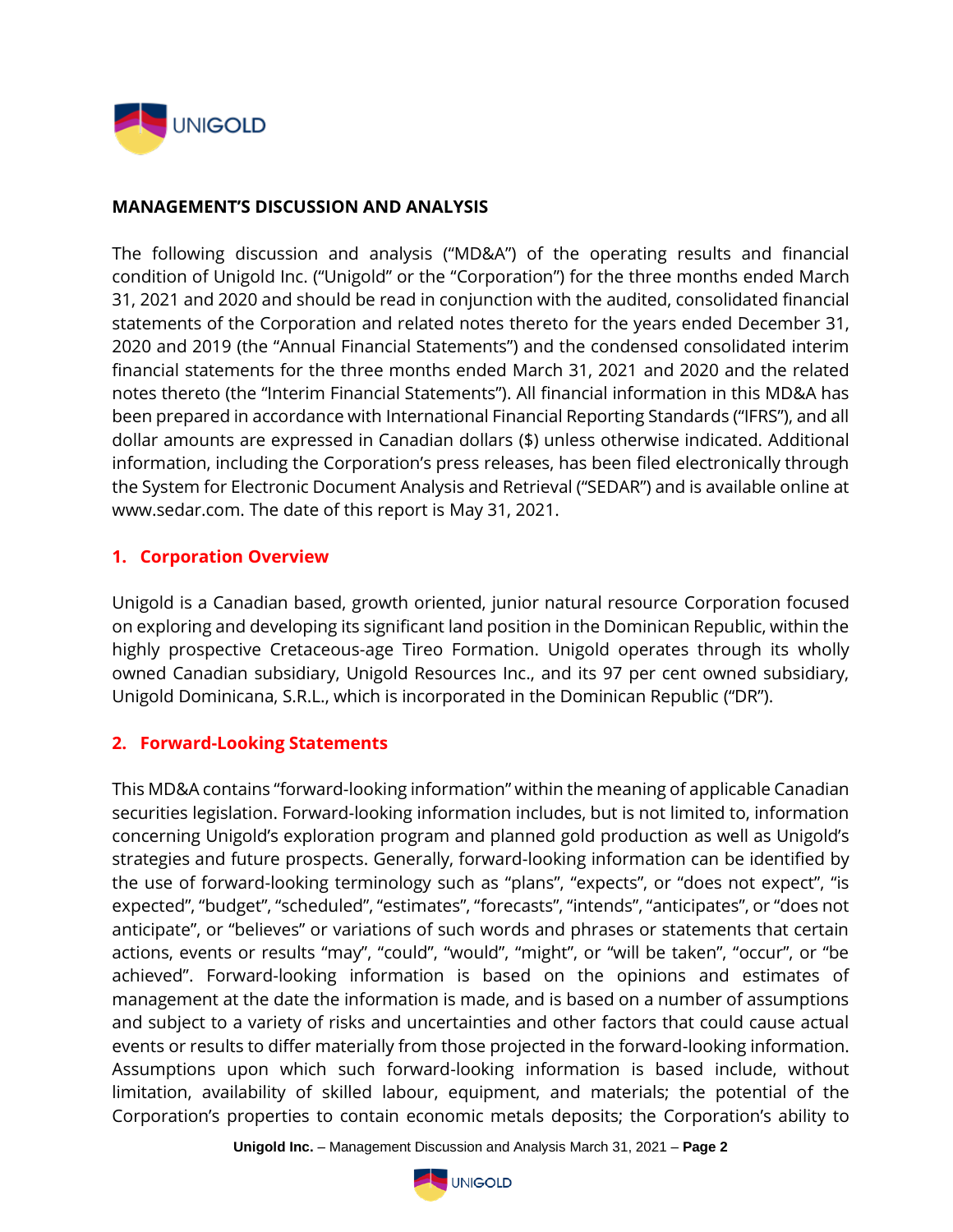meet its working capital needs for the twelve-month period ending March 31, 2022; and the plans, costs, timing and capital for future exploration and development of the Corporation's property interests in the Dominican Republic. Many of these assumptions are based on factors and events that are not within the control of Unigold and there is no assurance they will prove to be correct. Factors that could cause actual results to vary materially from results anticipated by such forward-looking information include changes in market conditions, variations in ore reserves, resources, grade or recovery rates, risks relating to international operations (including legislative, political, social, or economic developments in the jurisdictions in which Unigold operates), economic factors, government regulation and approvals, environmental and reclamation risks, actual results of exploration activities, fluctuating metal prices and currency exchange rates, costs, changes in project parameters, conclusions of economic evaluations, the possibility of project cost overruns or unanticipated costs and expenses, labour disputes and the availability of skilled labour, failure of plant, equipment or processes to operate as anticipated, capital expenditures and requirements for additional capital, risks associated with internal control over financial reporting, and other risks of the mining industry. Although Unigold has attempted to identify important factors that could cause actual actions, events or results to differ materially from those described in forward-looking information, there may be other factors that cause actions, events or results not to be anticipated, estimated or intended. There can be no assurance that forward-looking information will prove to be accurate, as actual results and future events could differ materially from those anticipated in such information. Unigold undertakes no obligation to update forward-looking information if circumstances or management's estimates or opinions should change except as required by applicable securities laws. The reader is cautioned not to place undue reliance on forward-looking information.

### **3. Nature of Operations**

The Corporation published an updated Mineral Resource Estimate ("MRE") on May 13, 2021 with an effective date of May 10, 2021. The mineral resource was estimated by Mr. W. Lewis, P.Geo., Mr. A. San Martin, MAusIMM (CP), and Mr. R.M. Gowans, B.Sc., P.Eng., of Micon International Limited. ("Micon"). Micon is independent of Unigold and Messrs. Lewis, San Martin and Gowans meet the requirements of "Qualified Persons" as established by the Canadian Institute of Mining, Metallurgy and Petroleum ("CIM") Definition Standards for Mineral Resources and Mineral Reserves (May 2014). Full technical details of the estimate will be presented, together with the results of a Preliminary Economic Assessment ("PEA") on the oxide portion of the deposit, in a Technical Report that will be filed before June 10, 2021. The report will be available for review on SEDAR and on the Corporation's website.

Micon used the following assumptions and estimated the mineral resources using only gold recoveries for the oxide portions, and a Net Smelter Return ("NSR") model with gold, silver, and copper recoveries for the sulphide portion of the resource.

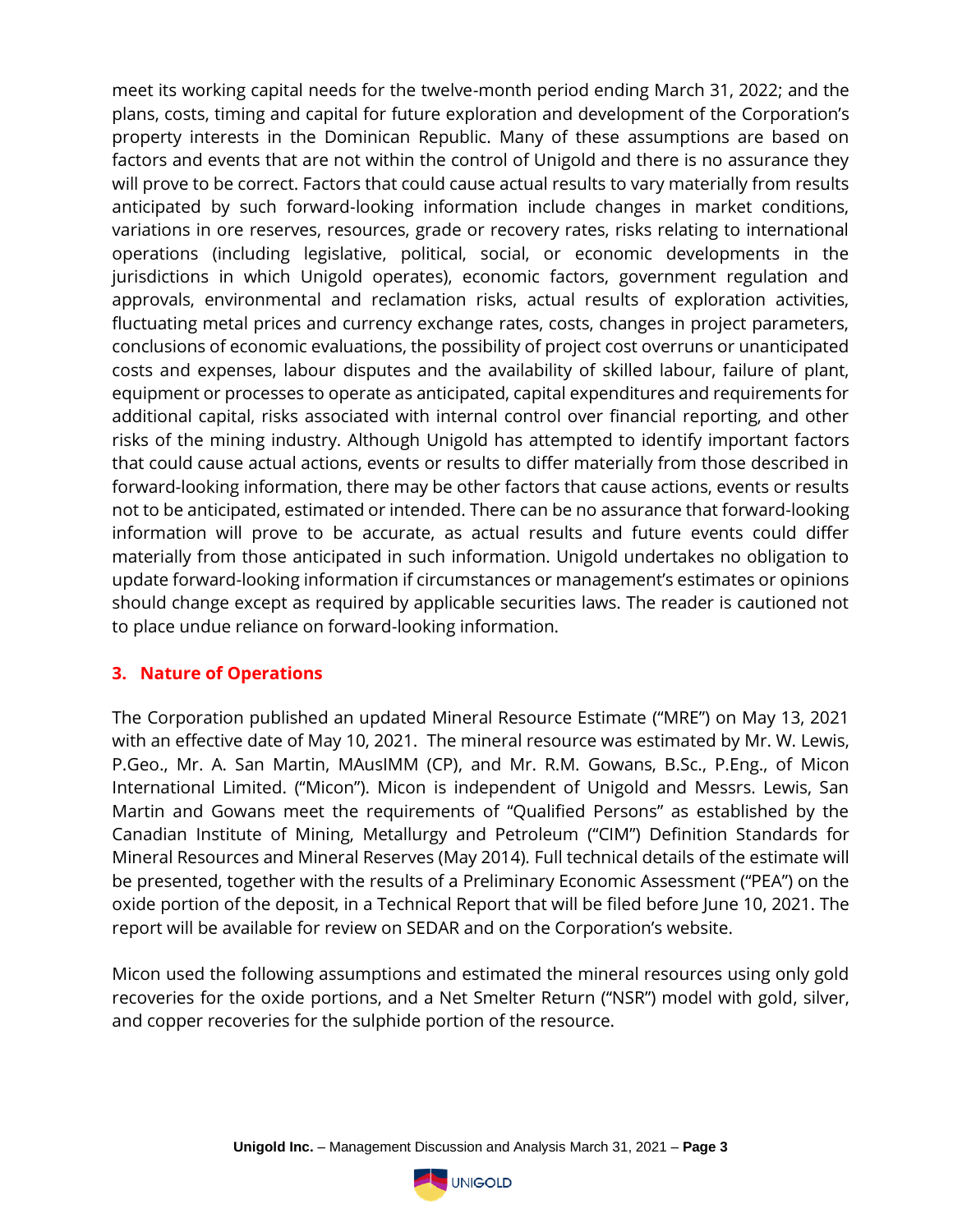| <b>Candelones Parameters</b>    | <b>Oxides (PEA)</b> |                   |                  |
|---------------------------------|---------------------|-------------------|------------------|
|                                 | Oxides              | <b>Transition</b> | <b>Sulphides</b> |
| Au price \$/oz                  | \$1,700             | \$1,700           | \$1,700          |
| Ag price \$/oz                  | \$20.00             | \$20.00           | \$20.00          |
| Cu price \$/lb                  | \$4.00              | \$4.00            | \$4.00           |
| Au recovery                     | 80%                 | 50%               | 84%              |
| Ag recovery                     |                     |                   | 55%              |
| Cu recovery                     |                     |                   | 87%              |
| Open Pit Mining Cost \$/t       | \$2.35              | \$3.61            | \$2.85           |
| Mill Cost \$/t                  | \$7.40              | \$7.40            | \$25.00          |
| G&A Cost \$/t                   | \$2.39              | \$2.39            | \$2.39           |
| Open Pit Overall Cost \$/t      | \$12.14             | \$13.40           | \$30.24          |
| Underground Mining Cost \$/t    |                     |                   | \$60.00          |
| Underground Overall Cost \$/t   | \$69.79             | \$69.79           | \$87.39          |
| Open Pit Au Cut-off g/t         | 0.28                | 0.49              | 0.66             |
| Au Eq. Cut-off g/t              |                     |                   | 0.65             |
| Open Pit NSR Cut-off (\$)       | \$12.14             | \$13.40           | \$20.24          |
| Underground Au Cut-off (g/t)    | 1.6                 | 2.55              | 1.9              |
| Underground Au-Eq Cut-off (g/t) | 1.6                 | 2.55              | 1.89             |
| Underground NSR Cut-off (\$)    | \$69.79             | \$69.79           | \$77.39          |

#### **Table 1: Summary of Key Economic Parameters**

#### **Notes relating to Mineral Resource Estimate**

Pit constrained resources are reported within an optimized pit shell; underground resources are reported within continuous and contiguous shapes which lie adjacent to and below the ultimate open pit shell and interpreted to be recoverable utilizing standard underground mining methods.

The pit constrained resource is reported within an optimized pit shell that assumed a maximum slope angle of 45 degrees. Open pit mining recovery was assumed to be 100%. Open pit dilution was assumed to be 0%..Underground mining recovery was assumed to be 100%. Underground dilution was assumed to be 0%.

Micon has not identified any legal, political, environmental or other risks that could materially affect the potential development of the mineral resource estimate.

The mineral resource estimates are classified according to the CIM Standards which define a Mineral Resource as "a concentration or occurrence of solid material of economic interest in or on the earth's crust in such form, grade or quality and quantity that there are reasonable prospects for eventual economic extraction. The location, quantity, grade or quality, continuity and other characteristics of a mineral resource are known, estimated or interpreted from specific geological evidence and knowledge including sampling. Mineral resources are sub-divided, in order of increasing geological confidence, into inferred, indicated and measured categories. An inferred mineral resource has a lower level of confidence than an indicated mineral resource. An indicated mineral resource has a higher level of confidence than an inferred mineral resource but has a lower level of confidence than a measured mineral resource."

The CIM Standards define an inferred mineral resource as: "that part of a mineral resource for which quantity and grade or quality are estimated on the basis of limited geological evidence and sampling. Geological evidence is sufficient to imply but not verify geological and grade or quality continuity. An inferred mineral resource has a lower level of confidence than that applying to an indicated mineral resource. It is reasonably expected that the majority of inferred mineral resources could be upgraded to indicated mineral resources with continued exploration."

All procedures, methodology and key assumptions supporting this mineral resource estimate shall be fully disclosed in a Technical Report that shall be available on SEDAR and the Corporation's website within forty-five (45) days of the effective date of the mineral resource estimate.

The reader is reminded that mineral resources are not mineral reserves and therefore do not have demonstrated economic viability.

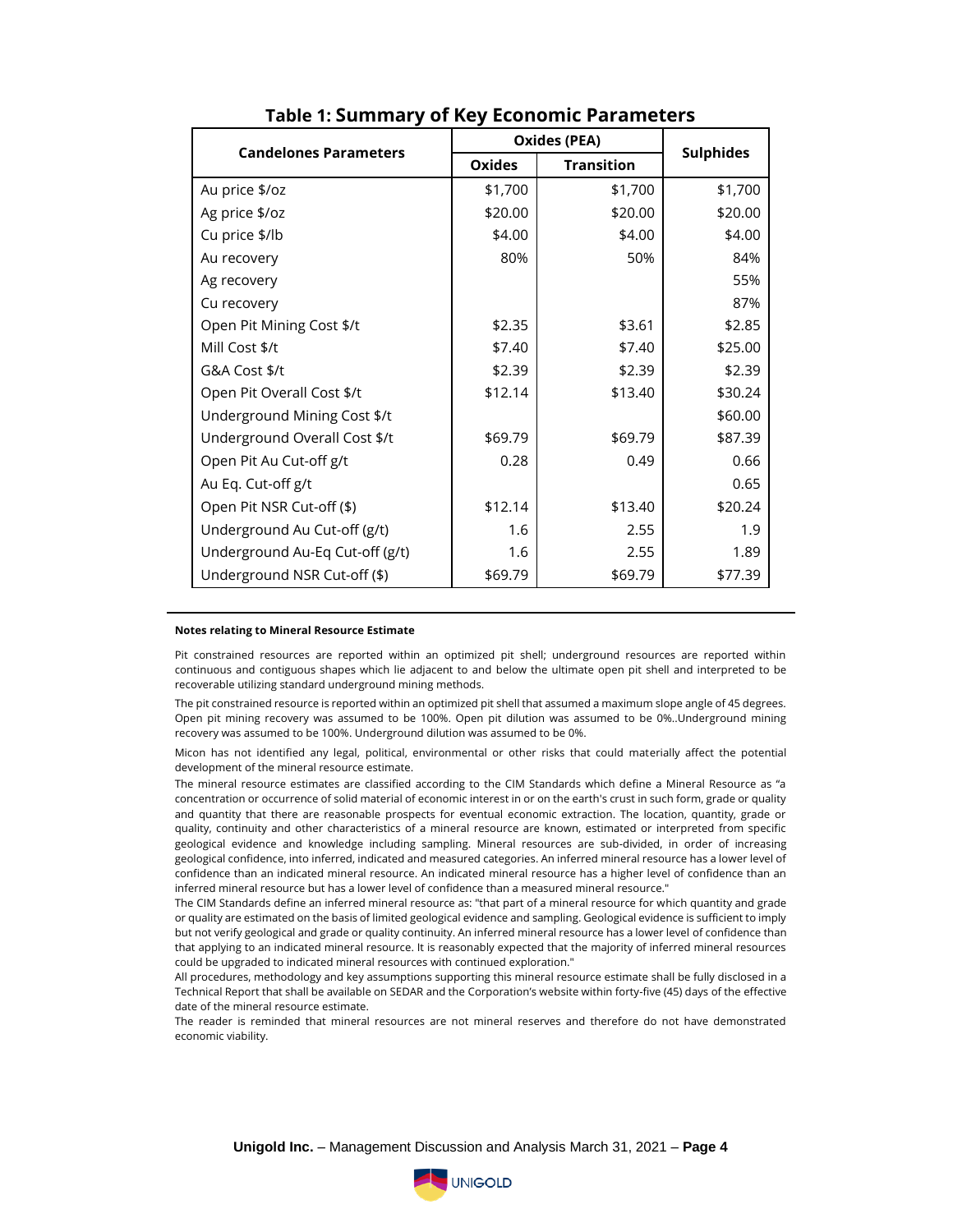Mineral resources at May 10, 2021 were estimated to be:

| <b>Effective</b><br>Date | <b>Mining</b><br><b>Method</b> | <b>Mineralization Type</b> | Category                          | <b>Tonnes</b><br>(x1,000) | Au g/t | Au oz<br>(x1,000) | <b>Strip</b><br>Ratio |  |
|--------------------------|--------------------------------|----------------------------|-----------------------------------|---------------------------|--------|-------------------|-----------------------|--|
| May 10,<br>2021          |                                |                            | Measured                          | 1,851                     | 0.82   | 49                |                       |  |
|                          |                                | Oxide (Heap Leach)         | Indicated                         | 1.616                     | 0.82   | 42                |                       |  |
|                          | <b>OXIDE</b>                   |                            | <b>Total Measured + Indicated</b> |                           | 0.82   | 91                |                       |  |
|                          | Open Pit<br>(Starter)          | Oxide (Heap Leach)         | Inferred                          | 1,154                     | 0.6    | 22                | 0.13                  |  |
|                          |                                | Transition (Heap Leach)    |                                   | 478                       | 0.87   | 13                |                       |  |
|                          |                                | <b>Total Inferred</b>      | 1,632                             | 0.68                      | 36     |                   |                       |  |

| Table 2: Mineral Resource Estimates for the Candelones Project |
|----------------------------------------------------------------|
|----------------------------------------------------------------|

| <b>Mining</b><br><b>Method</b>      | Category  | NSR\$<br>Cut-<br>off | <b>Tonnes</b><br>(x1,000) | AuEq<br>g/t | Au<br>g/t | Ag<br>g/t | Cu<br>$\%$ | AuEq<br><b>OZ</b><br>(x1,000) | Au oz<br>(x1,000) | Ag oz<br>(x1,000) | Cu lb<br>(x1,000) | Waste<br>Ratio |
|-------------------------------------|-----------|----------------------|---------------------------|-------------|-----------|-----------|------------|-------------------------------|-------------------|-------------------|-------------------|----------------|
|                                     | Measured  | 20                   | 6,280                     | 2.22        | 1.9       | 3.28      | 0.18       | 449                           | 383               | 662               | 25,042            |                |
| Sulphide                            | Indicated | 20                   | 13,098                    | 1.63        | 1.4       | 4.18      | 0.12       | 688                           | 591               | 1,762             | 34,201            |                |
| Open Pit                            | M+I       | 20                   | 19,378                    | 1.82        | 1.56      | 3.89      | 0.14       | 1,137                         | 974               | 2,425             | 59,243            | 6.24           |
|                                     | Inferred  | 20                   | 23,042                    | 1.52        | 1.35      | 2.59      | 0.09       | 1,125                         | 1,004             | 1,916             | 43,229            |                |
|                                     | Measured  | 77                   | 759                       | 3.15        | 2.65      | 1.88      | 0.29       | 77                            | 65                | 46                | 4,836             |                |
| Sulphide                            | Indicated | 77                   | 348                       | 2.73        | 2.35      | 2.32      | 0.22       | 31                            | 26                | 26                | 1,652             |                |
| Underground                         | $M+1$     | 77                   | 1,107                     | 3.02        | 2.56      | 2.02      | 0.27       | 107                           | 91                | 72                | 6,488             |                |
|                                     | Inferred  | 77                   | 755                       | 2.67        | 2.38      | 2.31      | 0.16       | 65                            | 58                | 56                | 2,649             |                |
| <b>Total Measured and Indicated</b> |           | 20,484               | 1.89                      | 1.62        | 3.79      | 0.15      | 1.244      | 1,065                         | 2,497             | 65,731            |                   |                |
| <b>Total Inferred</b>               |           |                      | 23,797                    | 1.55        | 1.39      | 2.58      | 0.09       | 1,190                         | 1,063             | 1,972             | 45,878            |                |

Mineral resources are not mineral reserves and do not have demonstrated economic viability. A mineral resource is a concentration or occurrence of solid material of economic interest in or on the Earth's crust in such form, grade or quality and quantity that there are reasonable prospects for eventual economic extraction. The location, quantity, grade or quality, continuity and other geological characteristics of a mineral resource are known, estimated, or interpreted from specific geological evidence and knowledge, including sampling.

The current mineral resource established an initial measured and indicated resource for the Candelones sulphide resource. The economic viability of the oxide resource was assessed in a PEA which was released on April 26, 2021. Full technical details of the PEA will be presented, together with the results of a latest MRE, in a Technical Report that will be filed before June 10, 2021. The report will be available for review on SEDAR and on the Corporation's website. The PEA is discussed in more detail below.

The recoverability of the amounts shown for mineral properties and deferred exploration and evaluation costs are dependent upon the existence of economically recoverable mineral reserves, the ability of the Corporation to obtain the necessary financing to complete its

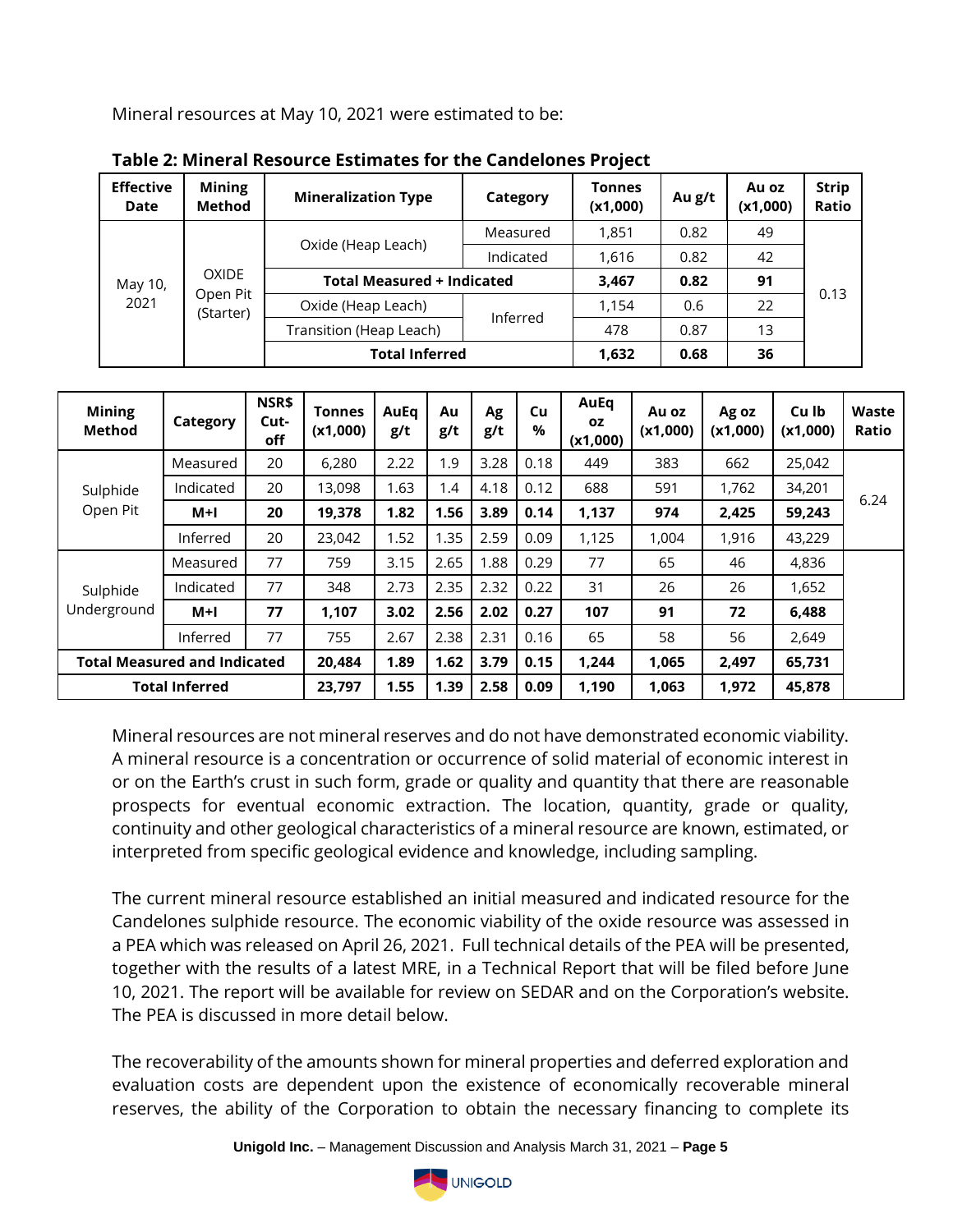exploration programs and upon future profitable production or proceeds from disposition of such properties.

The Interim Financial Statements have been prepared on a going concern basis. The going concern basis of presentation assumes that the Corporation will continue in operation for the foreseeable future and be able to realize its assets and discharge its liabilities and commitments in the normal course of business. Because of continuing operating losses, the Corporation's continuance as a going concern is dependent upon its ability to obtain and manage adequate financing to meet the financial obligations of the Corporation or to reach profitable levels of operation. To address its financing requirements, the Corporation will seek from time to time, financing through measures that may include joint venture agreements, debt and equity financings, asset sales, and rights offerings to existing shareholders and/or another financial transaction.

It is not possible to predict whether financing efforts will be successful or if Unigold will attain profitable levels of operation. The Interim Financial Statements do not include any adjustments to the carrying values of assets and liabilities and the reported expenses and statement of financial position classification that would be necessary should the Corporation be unable to continue as a going concern and therefore be required to realize its assets and liquidate its liabilities and commitments in other than the normal course of business and at amounts different from those in the Corporation's Interim Financial Statements. These adjustments could be material.

# **Looking forward – Strategy and Objectives for 2021**

- Secure additional funding for the Corporation through private placements, rights issues, joint venture agreements, or other financing activity; and
- Utilize the funds raised to continue exploration of the Candelones Deposits with the following objectives:
	- Continue to work with the Government of the Dominican Republic in order to submit an application to convert a part of the Candelones Concession to a Mineral Exploitation (Mining) permit;
	- Continue drilling to expand the high-grade mineralization along strike and to depth;
	- Expand the newly identified near surface oxide and sub-surface sulphide mineralization to the east of the Candelones Extension deposit;
	- Establish a preliminary process flow sheet and process plant design for the sulphide mineralization;
	- Complete trade-off studies for underground versus open-pit sulphide mineralization; and
	- Begin systematic exploration of other targets within the Concession footprint recognizing observations collected during recent exploration drilling at Candelones Extension deposit.

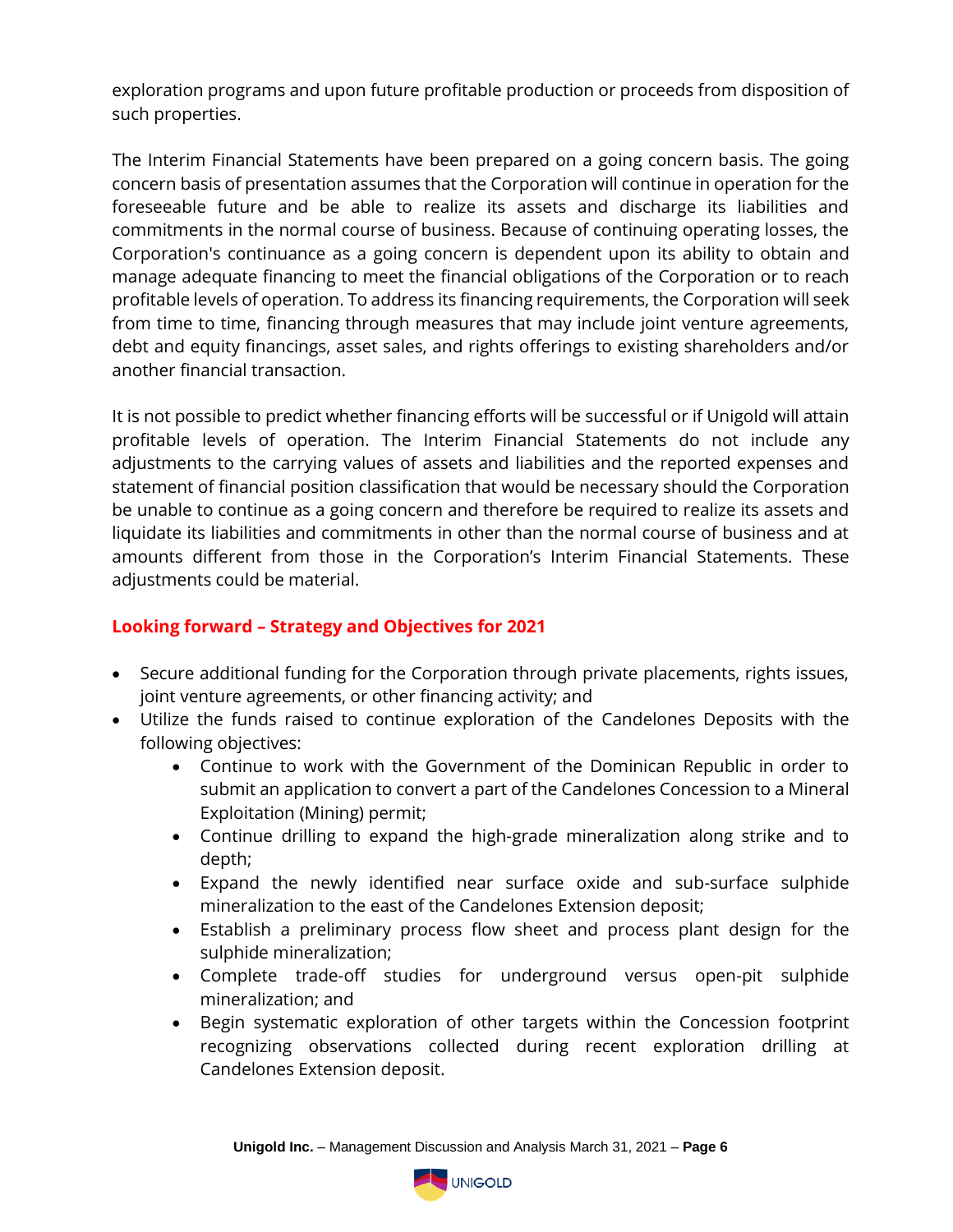The Corporation's long-term objective is to establish sustainable operations within the Neita Concession for the benefit of all stakeholders.

# MD&A Period Highlights

# **CORPORATE**

- ➢ Appointed Ramon Oscar Tapia Marion Landais as Country Director in the Dominican Republic, adding depth to our senior Management;
- ➢ A total of 3,645,000 warrants were exercised for proceeds of \$544,500;
- ➢ At the Annual and Special Meeting held on Thursday, May 27, 2021, all motions on the tabled Agenda were passed with the required number of votes cast. Messrs. Joseph Hamilton, Charles Page, Joseph Del Campo, Normand Tremblay and Jose Acero will continue to serve as directors of the Corporation until the next meeting of shareholders.

# **TECHNICAL**

- $\triangleright$  Completed a PEA on the at-surface oxide mineral resource at the Candelones Main and Candelones Connector (PR 2021-06 dated April 26, 2021);
- ➢ Published its deepest drill intersection to date at Target B: 7.0 m averaging 21.89 g/t gold, 17.46 g/t silver, and 2.68% copper, and 0.78% zinc, the Corporation's highestgrade result to date at Target B;
- ➢ Discovered a new zone of oxide mineralization grading 2.08 g/t over 18 m on the east side of the sulphide mineralization.
- ➢ Continued a second phase of metallurgical tests designed to determine a process flowsheet for the communition and recovery of gold from the Candelones deposits at Bureau Veritas Minerals, under the supervision of Micon;
- ➢ During the quarter ended March 31, 2021 (or "Reporting Period"), the Corporation expended \$1,325,994 for exploration costs – See Section 4 – *Results of Operations* for breakdown;
- ➢ The Corporation published an updated Resource Estimate for the mineralization at Candelones (see PR 2021-09 date May 13, 2021 for details):
	- o Over 66% conversion of Inferred sulphide resource to Measured and Indicated categories;
	- o Pit constrained Measured and Indicated Resource of 24.0 M tonnes averaging 1.50 g/t Au (1,158,000 ozs Au contained);
	- o Inferred Resources of 25.4 M tonnes averaging 1.34 g/t Au (1,099,000 ozs Au) within the constrained pit;
- ➢ In Q1 2021, drilling extended the eastern limit of the Candelones Extension deposits 250 metres along strike to the east, intersecting sub-cropping oxide mineralization as well as near surface sulphide mineralization.

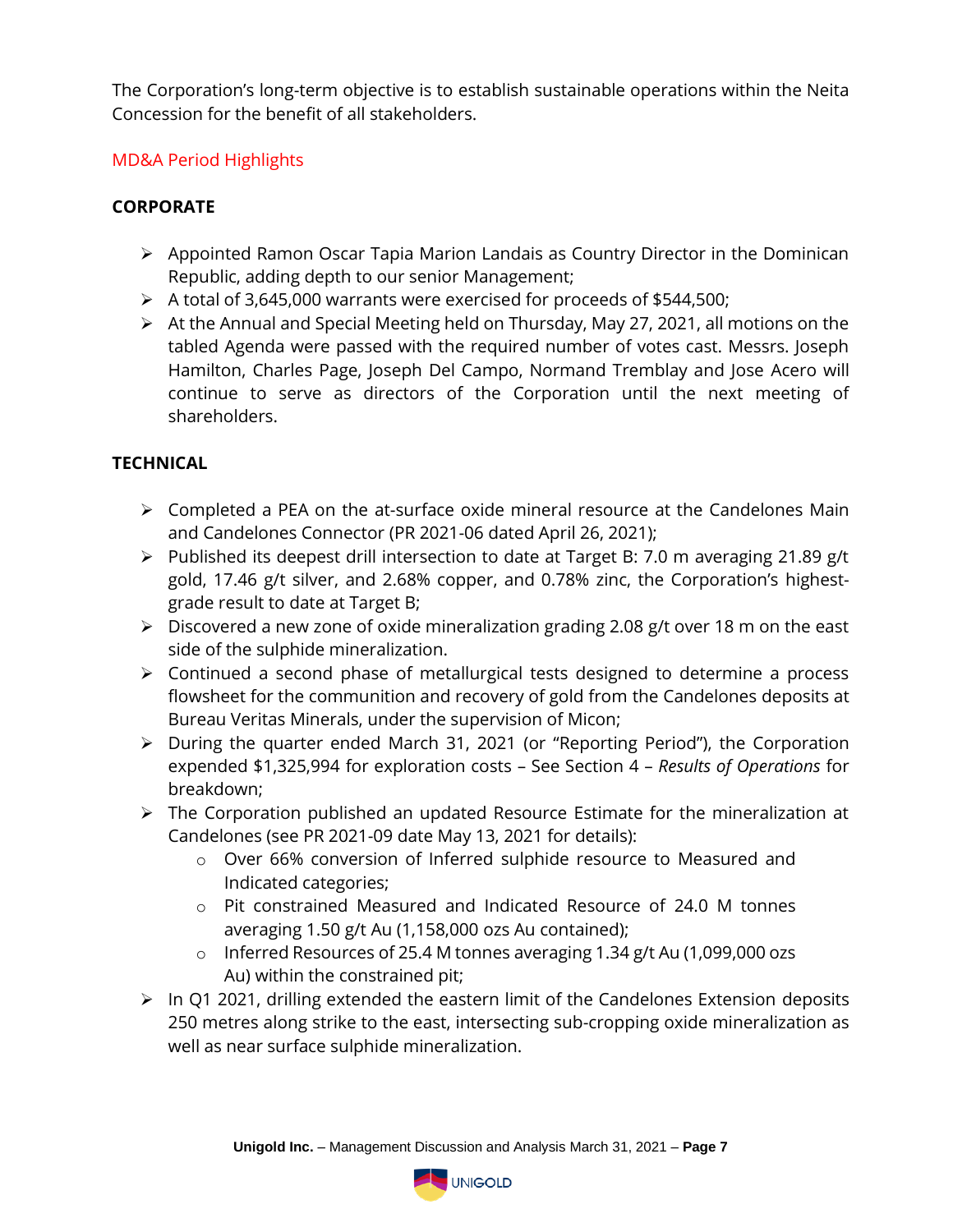# **Results of Operations**

### **A. Exploration**

#### Geological Setting

Unigold's Neita concession covers a 21,031 Ha area within the highly prospective Tireo Formation, a 300 km x 75 km succession of intermediate volcanic and sedimentary rocks trending northwesterly through the island of Hispaniola. The island of Hispaniola was formed by island arc volcanism and tectonism, the result of subduction of the North America plate below the Caribbean plate during the Cretaceous Period. Island arc volcanism elsewhere in the world are highly prospective areas for:

- Cu and Cu-Au porphyry deposits;
- Low to high sulphidation Au and Au-Ag epithermal deposits; and
- Volcanogenic Hosted Massive Sulphide ("VHMS") Au-Ag-Cu-Zn deposits.

Recent exploration of the Tireo Formation has identified multi-million-ounce gold discoveries at Neita (Unigold), Romero (GoldQuest) and significant mineralization at La Miel (Eurasian Minerals /Newmont) in Haiti.

The current model guiding exploration assumes at least three mineralization events. The initial phase of mineralization is interpreted to be a low-grade gold, copper, zinc and silver VHMS event. This mineralization is believed to be the result of intermediate volcanism in a shallow-water, back-arc environment. Mineralization is hosted in dacite volcanoclastics that have been extensively brecciated. The dacites are capped by andesite volcanoclastics that are largely barren. A second style of mineralization, closely associated with the VHMS mounds, emplaced anomalous gold, silver, copper and zinc mineralization with disseminated sulphides that flood along the andesite-dacite contact and extends several tens of metres into the host dacites. This disseminated mineralization, spatially related to the andesite-dacite contact, was the focal point of exploration from 2010 through 2012. Subsequent volcanism is believed to have produced a second Intermediate Sulphidation Epithermal gold-copper mineralization event that migrated into the host dacites along high angle fault zones. Finally, late stage intermediate – mafic volcanism remobilized mineralization along the contacts of dikes and sills that appear to be intruded along the same fault systems as the epithermal gold-copper event.

Significant drill results for the period include:

LP20-163 344.0 – 400.0m 56.0m averaging 2.01 g/t Au, 1.4 g/t Ag, 0.19% Cu and 0.0% Zn; Including 386.0 – 396.0m 10.0m averaging 4.31 g/t Au, 2.7 g/t Ag, 0.27% Cu and 0.0% Zn; LP20-165 243.0 – 541.0m 298.0m averaging 1.21 g/t Au, 1.07 g/t Ag, 0.13% Cu and 0.07% Zn; Including 256.0 – 273.0m 17.0m averaging 6.26 g/t Au, 1.34 g/t Ag, 0.10% Cu and 0.14 % Zn; and 458.0 – 465.0m 7.0m averaging 21.89 g/t Au, 17.46 g/t Ag, 2.68% Cu and 0.78% Zn; LP20-167 142.0 – 470.0m 328.0m averaging 1.20 g/t Au, 2.30 g/t Ag, 0.12% Cu and 0.13% Zn; Including 185.0 – 197.0m 12.0m averaging 5.89 g/t Au, 18.00 g/t Ag, 0.06% Cu and 0.87% Zn;

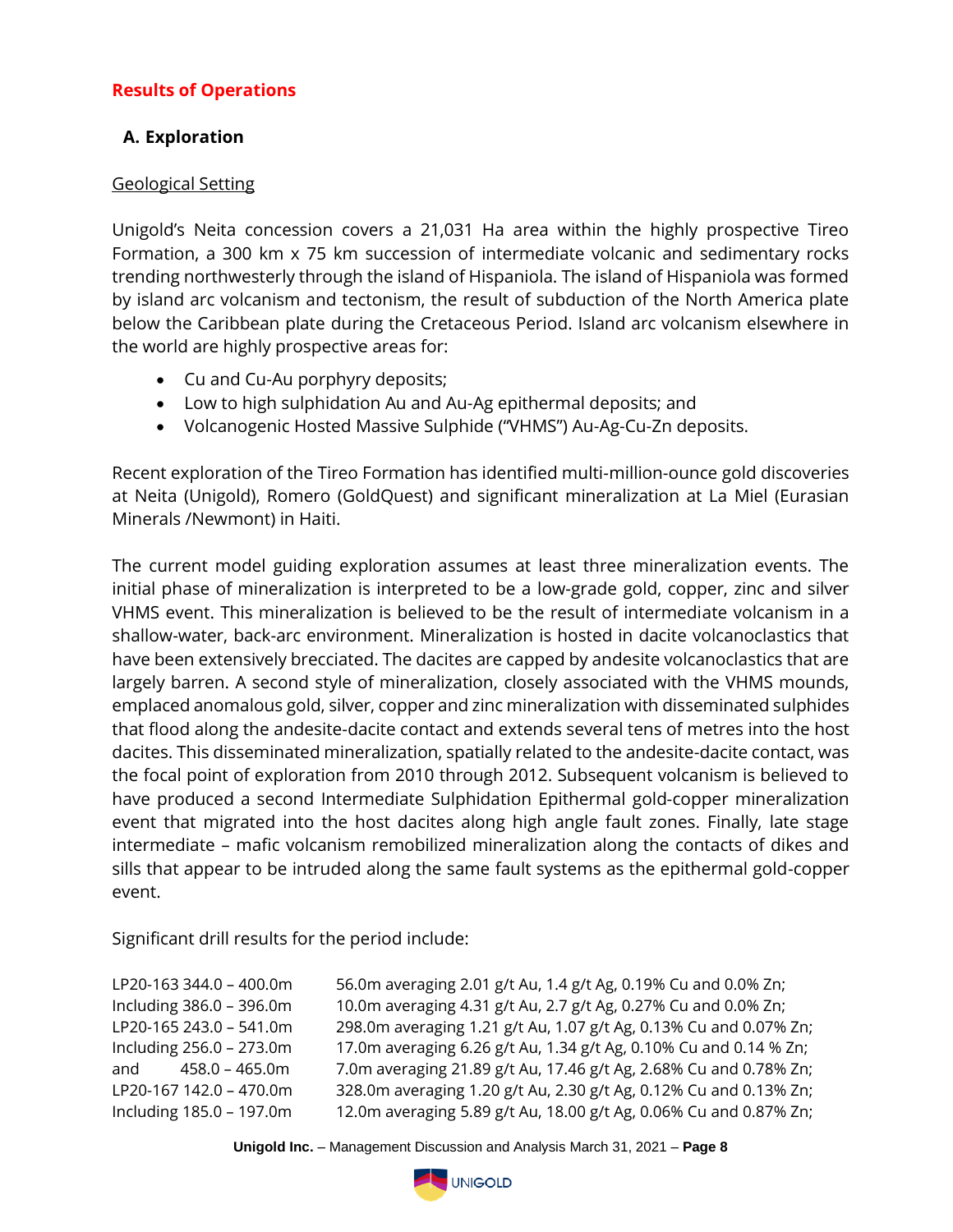Including 323.0 – 356.0m 33.0m averaging 4.89 g/t Au, 2.56 g/t Ag, 0.40% Cu and 0.00% Zn; LP20-169 2.0 – 156.0m 154.0m averaging 0.58 g/t Au, 1.95 g/t Ag, 0.11% Cu and 0.14% Zn; Including 2.0 – 16.0m OXIDE 14.0m averaging 2.11 g/t Au, 8.20 g/t Ag, 0.08% Cu and 0.10% Zn; LP21-171 85.00 – 103.00 18.0m averaging 2.08 g/t Au, 1.10 g/t Ag, 0.30% Cu, 0.15% Zn.

The intervals summarized above are reported as drilled interval length and not true width. True width cannot be estimated at this time due to insufficient information.

Turn around time for assay results continues to be six to eight weeks after completion of each hole.

#### Past Exploration Activity

For historical exploration activity, from 2007 to late 2020, see Unigold Annual Reports.

#### Recent Activity

Drilling during Q1-2021 transitioned from infill drilling in support of resource estimation to step out exploration drilling. Fourteen step out holes were completed testing for mineralization to the east and west of the Candelones Extension. To the west, a series of holes aligned along a N-S axis tested anomalous Induced Polarity ("IP") responses at Candelones Connector. To the east, five holes at Montazo tested coincident soil geochemical and IP geophysical anomalies along a mapped andesite – dacite contact zone.

As at March 31, 2021, a total of 605 diamond drill holes totalling 148,005 metres have been completed within the Neita Concession.

Project work to date includes:

| <b>Compilation data</b>         | Q1 2021 | 2020           | <b>PROJECT TO DATE</b> |
|---------------------------------|---------|----------------|------------------------|
| Oxide test pits                 |         |                | 31                     |
| Drilling - holes                | 24      | 51             | 605                    |
| Drilling - metres               | 7735    | 15,372         | 148,005                |
| Trenching - metres              |         |                | 31,559                 |
| Geochemical analysis            | 2478    | 5,689          | 154,338                |
| Grab samples                    |         |                | 11,089                 |
| Soil samples                    |         |                | 32,704                 |
| Stream samples                  |         |                | 884                    |
| Induced polarization lines - km |         | $\blacksquare$ | 196                    |
| Magnetic survey lines - km      |         |                | 687                    |

### **Table 3: Exploration Work to Date**

A 5000 kg bulk sample oxide mineralization was collected in Q1 and shipped to Bureau Veritas in Vancouver for final 4.0 m x 51 cm column testing. This material will be used to complete

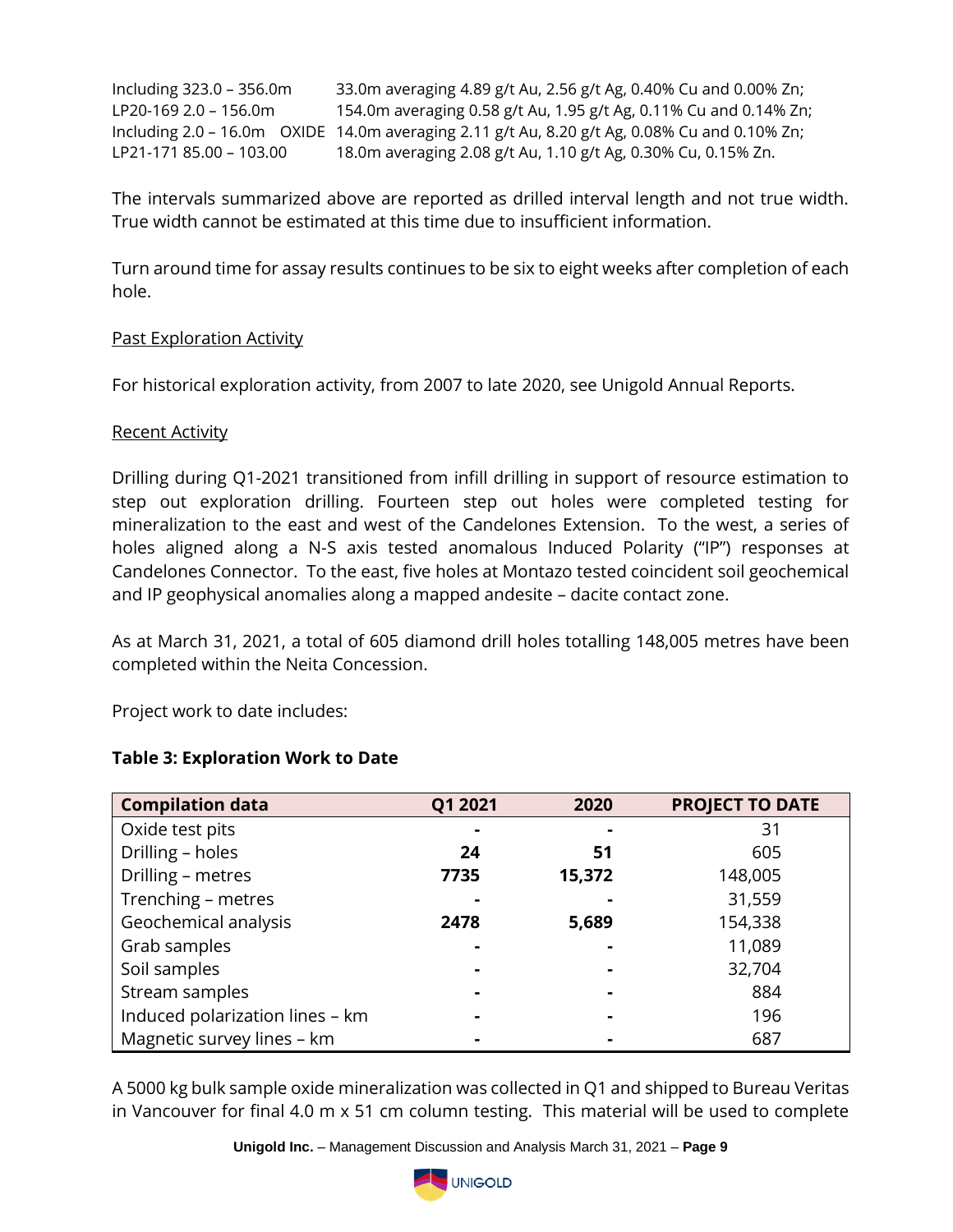"run-of-mine" column testing. The results of these tests will be used to inform the feasibility study for the oxide portion of the deposit.

Further floatation test work on the sulphide mineralization is underway with the intention to optimize process variables for the recovery of gold, silver and copper. These tests, if results warrant, may culminate in process flowsheets for the sulphide mineralization. Depending on the results from this work, further tests may be required. Finally, preliminary standard geochemical tests will be used to characterize the tailings from the optimized process to allow more effective design of tailings facilities at a future operation.

In Q1/2021, the Corporation announced the highest-grade intercept to date at Target B, reporting 7.0 metres averaging 21.89 g/t Au, 17.46 g/t Ag, 2.68% Cu, and 0.78% Zn. This intercept is interpreted to have extended target B an additional 50 metres down dip suggesting potential for future resource additions at depth.

Also, in Q1/2021, the Corporation announced near surface oxide mineralization in LP20-169 a step out hole 150 metres east of the previously interpreted eastern limit of mineralization. The oxide mineralization, starting at a depth of two meters from surface, transitions into a broad zone of sulphide stockwork mineralization with elevated gold and copper grades that persists for over 100 meters. A second step out hole LP21-171, a further 100 meters to the east, intersected what is interpreted to be the same zone of stockwork sulphide mineralization over a 116.5-meter interval. This mineralization is interpreted to be the fault offset continuation of the Candelones Extension deposit and this hole suggests there is potential to increase the mineral resource further east of the current resource limit.

# **2021 Oxide PEA**

The Corporation released the results of a positive PEA for the oxide portion of the Candelones mineralization. This independent study was prepared by Micon International Limited under the supervision of Mr. Richard Gowans, B.Sc. P.Eng., President and Principal Metallurgist, Micon International Limited ("Micon") and included contributions from the geological and engineering teams at Micon and Halyard Inc. (Toronto). These firms provided the mineral resource estimates, design parameters and operating and capital cost estimates for mine operations, process facilities, major equipment selection, infrastructure, and project economic analysis. A full technical report will be filed before June 10, 2021, and will be available on the Corporation's website.

The pertinent input parameters and results of the Candelones Oxide PEA Study (Base Case) are presented in Table 4 to Table 8. Table 8 presents the NPV and IRR sensitivity to variability in gold price, capital cost, and operating cost. Mineral resources for the Candelones project are shown in Table 2 above.

### **PEA Resource Estimate**

The PEA is based on the measured, indicated, and inferred oxide mineral resource estimated by Mr. W. Lewis, P.Geo. and Mr. A. San Martin, MAusIMM (CP) of Micon, with an effective date of May 10, 2020 and will be included in a NI43-101 compliant technical report which will be

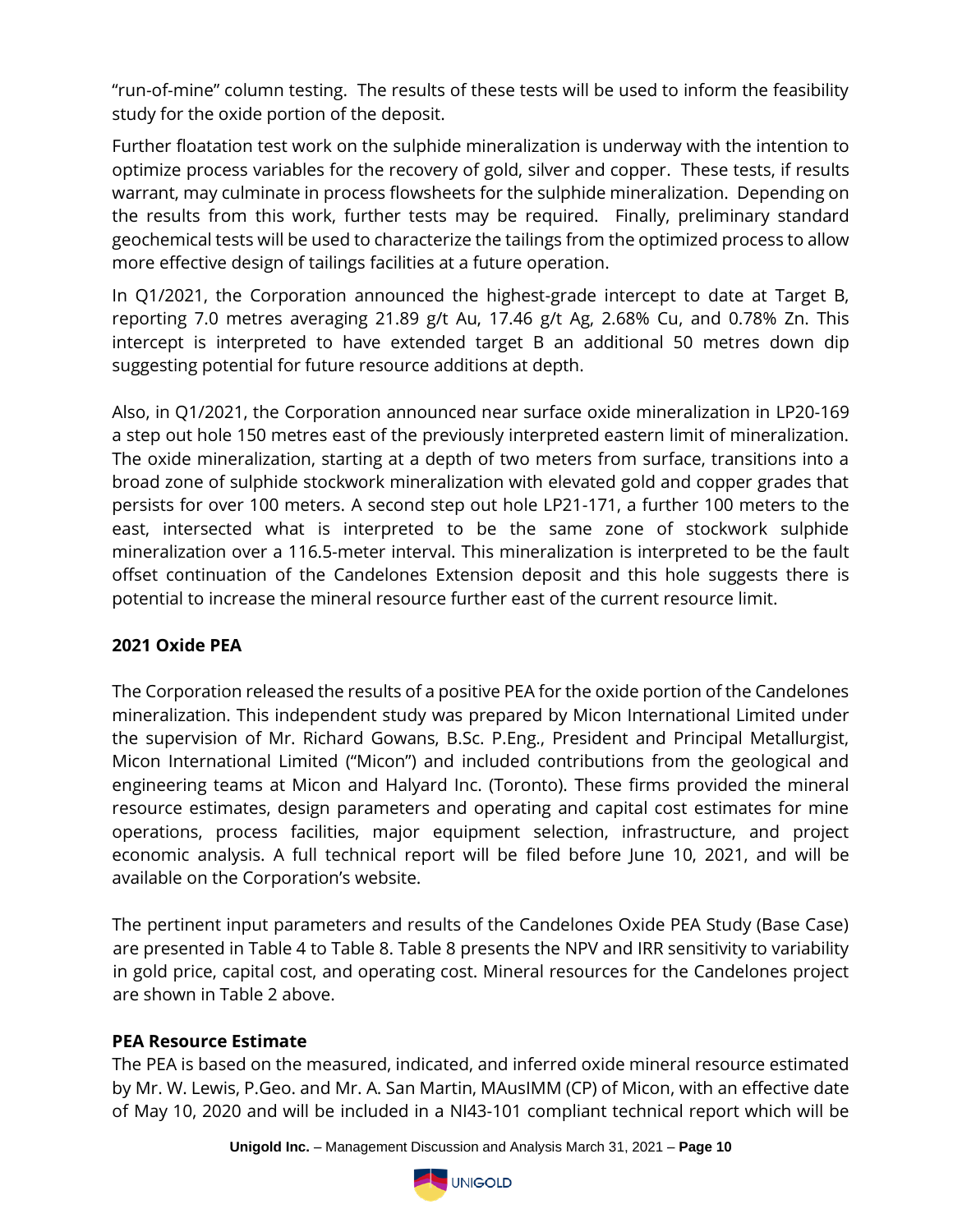filed before June 10, 2021. Micon is independent of Unigold, and Messrs. Lewis and San Martin meet the requirements of a "Qualified Person" as established by the Canadian Institute of Mining, Metallurgy and Petroleum ("CIM") Definition Standards for Mineral Resources and Mineral Reserves (May, 2014).

*Cautionary Statement: The reader is advised that the PEA summarized in this quarterly report and in the News Release dated April 26, 2021, is intended to provide only an initial, high-level review of the project potential and design options. The PEA mine plan and economic model include numerous assumptions and the use of inferred mineral resources. Inferred mineral resources are considered to be too speculative to be used in an economic analysis except as allowed for by NI 43- 101 in PEA studies. There is no guarantee that inferred mineral resources can be converted to indicated or measured mineral resources, and as such, there is no guarantee the project economics described herein will be achieved. Totals in tables may differ due to rounding.*

| Total mineralized material mined (000 t)          | 5,275   |
|---------------------------------------------------|---------|
| Total waste (000 t)                               | 963     |
| Average grade (Au g/t)                            | 0.75    |
| Total gold contained (oz)                         | 126,995 |
| Total gold produced (oz)                          | 95,587  |
| Average gold recovery (%)                         | 75%     |
| Average annual gold produced (oz)                 | 31,040  |
| Total initial Capex (US\$M)                       | \$36.5  |
| Sustaining capital (US\$M)                        | \$0.4   |
| <b>Unit Operating Cost (per tonne)</b>            |         |
| Mining (US\$/t)                                   | \$3.22  |
| Processing (US\$/t)                               | \$5.97  |
| General & administration (US\$/t)                 | \$1.93  |
| Refining, delivery, royalty (US\$/t)              | \$1.64  |
| Total operating cost per tonne processed (US\$/t) | \$12.76 |

#### **Table 4: PEA Summary (reported in US\$)**

|  | Table 5: Capital Cost Summary (US\$ million) |  |
|--|----------------------------------------------|--|
|--|----------------------------------------------|--|

|                               | . .                   |                   |              |
|-------------------------------|-----------------------|-------------------|--------------|
| <b>Capital Costs (US\$M)</b>  | <b>Pre-Production</b> | <b>Sustaining</b> | <b>Total</b> |
| Mining                        | 1.84                  | 0.43              | 2.27         |
| <b>ADR Processing Plant</b>   | 11.84                 |                   | 11.84        |
| Infrastructure                | 12.86                 |                   | 12.86        |
| EPCM, Indirects, Owners Costs | 5.18                  |                   | 5.18         |
| <b>Subtotal</b>               | 31.72                 | 0.43              | 32.15        |
| Contingency                   | 4.76                  |                   | 4.76         |
| <b>Total Capital Costs</b>    | 36.48                 | 0.43              | 36.90        |
| Closure and Rehabilitation    |                       | 3.40              |              |

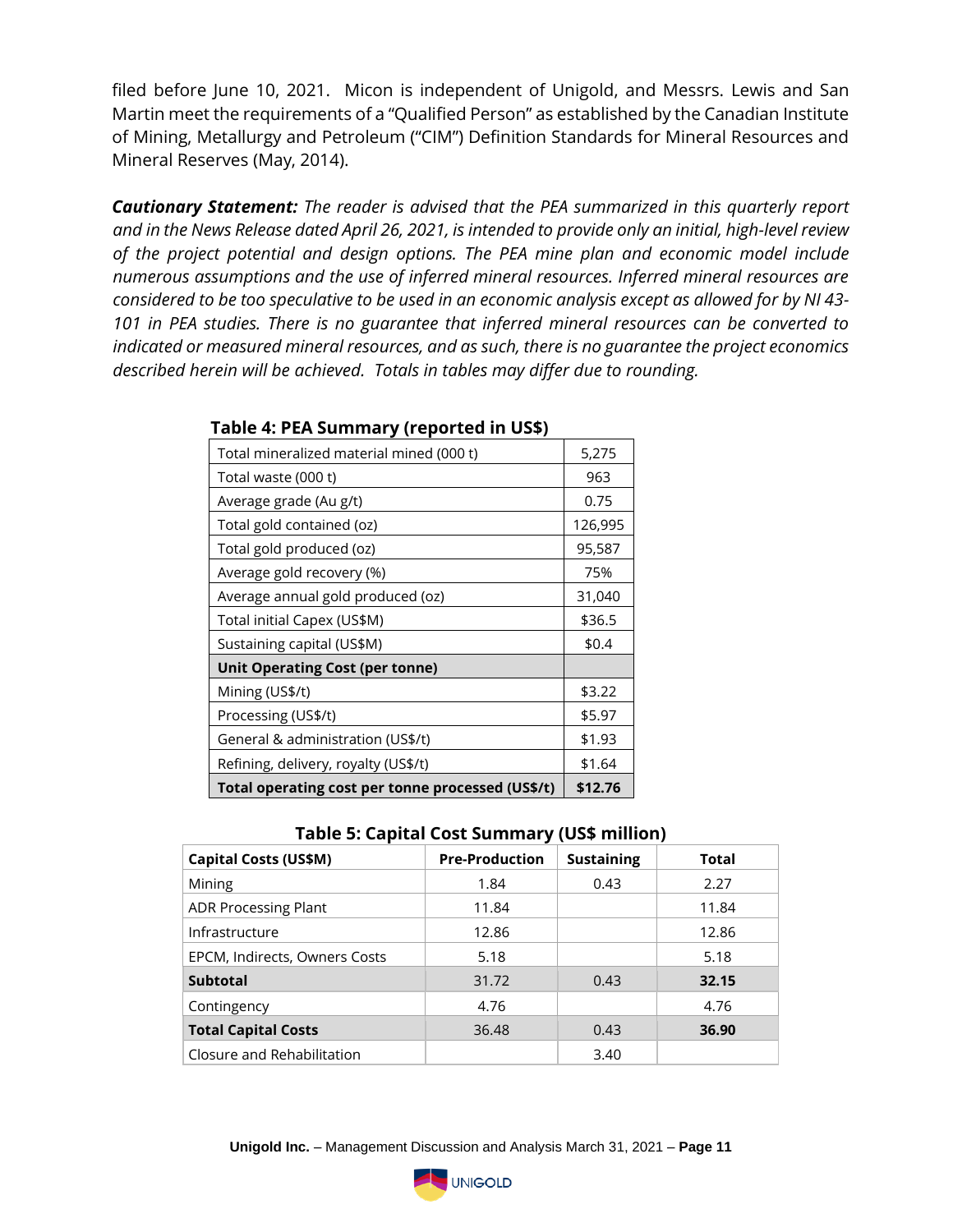| <b>Table 0. Summary Economics at OSAT,050 gold pcr 02 (OSA minion)</b> |        |  |  |  |  |  |
|------------------------------------------------------------------------|--------|--|--|--|--|--|
| LOM Net Smelter Return Revenue (US\$M)                                 | \$150  |  |  |  |  |  |
| Total LOM Pre-Tax Cash Flow (US\$M)                                    | \$90   |  |  |  |  |  |
| Average Annual Pre-Tax Cash Flow (US\$M)                               | \$29   |  |  |  |  |  |
| LOM Income Taxes (US\$M)                                               | \$17   |  |  |  |  |  |
| Total LOM After-Tax Free Cash Flow after Capital Expenditures (US\$M)  | \$34   |  |  |  |  |  |
| Average Annual After-Tax Free Cash Flow from Operations (US\$M)        | \$23   |  |  |  |  |  |
| Discount Rate (%)                                                      | 5%     |  |  |  |  |  |
| Pre-Tax 5% NPV (US\$M)                                                 | \$41   |  |  |  |  |  |
| Pre-Tax IRR                                                            | 50.3 % |  |  |  |  |  |
| After-Tax 5% NPV (US\$M)                                               | \$26   |  |  |  |  |  |
| After-Tax IRR                                                          | 34.9 % |  |  |  |  |  |
| After-Tax Payback after start of production (Months)                   | 22     |  |  |  |  |  |

## **Table 6: Summary Economics at US\$1,650 gold per oz (US\$ million)**

| Table 7. All-III Sustanning Cost (OSP INIMON)                                                 |         |  |  |  |  |  |
|-----------------------------------------------------------------------------------------------|---------|--|--|--|--|--|
| Mining Cost (US\$M)                                                                           | \$17.0  |  |  |  |  |  |
| Processing Cost (US\$M)                                                                       | \$31.5  |  |  |  |  |  |
| General & Administrative (US\$M)                                                              | \$10.2  |  |  |  |  |  |
| Refining & Smelting (US\$M)                                                                   | \$0.8   |  |  |  |  |  |
| Royalties (US\$M)                                                                             | \$7.9   |  |  |  |  |  |
| <b>Adjusted Operating Costs</b>                                                               | \$67.3  |  |  |  |  |  |
| Sustaining (US\$M)                                                                            | \$0.4\$ |  |  |  |  |  |
| Closure cost (US\$M)                                                                          | \$3.4   |  |  |  |  |  |
| Total (US\$M)                                                                                 | \$71.2  |  |  |  |  |  |
| <b>All-in Sustaining Cost (US\$/oz)</b><br>\$744                                              |         |  |  |  |  |  |
| All-in Sustaining Costs are presented as defined by the World Gold Council less Corporate G&A |         |  |  |  |  |  |

# **Table 7: All-In Sustaining Cost (US\$ million)**

#### **Table 8: NPV & IRR Sensitivities (Base Case<sup>1</sup> in bold): 5% Discount Rate**

|            |                                                                                                        | 75%      | 80%    | 85%    | 90%    | 95%    | 100%   | 105%   | 110%   | 115%   | 120%   | 125%   |
|------------|--------------------------------------------------------------------------------------------------------|----------|--------|--------|--------|--------|--------|--------|--------|--------|--------|--------|
|            | NPV (US\$M)                                                                                            | $-5$ 0.1 | 5.2    | \$10.5 | \$15.7 | \$21.0 | \$26.3 | \$31.6 | \$36.9 | \$42.2 | \$47.4 | \$52.7 |
| Gold Price | <b>IRR</b>                                                                                             | 4.9%     | 11.2%  | 17.4%  | 23.4%  | 29.2%  | 34.9%  | 40.5%  | 46.0%  | 51.4%  | 56.8%  | 62.0%  |
| Operating  | NPV (US\$M)                                                                                            | \$36.0   | \$34.1 | \$32.1 | \$30.2 | \$28.3 | \$26.3 | \$24.4 | \$22.4 | \$20.5 | \$18.5 | \$16.6 |
| Cost       | <b>IRR</b>                                                                                             | 45.3%    | 43.3%  | 41.2%  | 39.1%  | 37.0%  | 34.9%  | 32.8%  | 30.7%  | 28.5%  | 26.4%  | 24.2%  |
| Capital    | NPV (US\$M)                                                                                            | \$35.5   | \$33.7 | \$31.8 | \$30.0 | \$28.2 | \$26.3 | \$24.5 | \$22.6 | \$20.8 | \$18.9 | \$17.1 |
| Cost       | <b>IRR</b>                                                                                             | 55.0%    | 50.2%  | 45.9%  | 41.9%  | 38.3%  | 34.9%  | 31.8%  | 29.0%  | 26.3%  | 23.8%  | 21.4%  |
|            | - Base Case: US\$1,650 gold per oz; CAPEX US\$36.90 Million; Operating Cost US\$12.76/ tonne processed |          |        |        |        |        |        |        |        |        |        |        |

### **Mining**

The mineral resources used in the mine plan for this PEA outcrop on surface and are contained within a pit with a maximum depth of approximately 30 metres. The mine has an estimated production rate of 5,000 tonnes per day. Contract mining is assumed using a local, established construction contractor in the Dominican Republic. The material is free-dig at surface. No drilling or blasting is contemplated in this study. Approximately 27% of the production is estimated to be transition material.

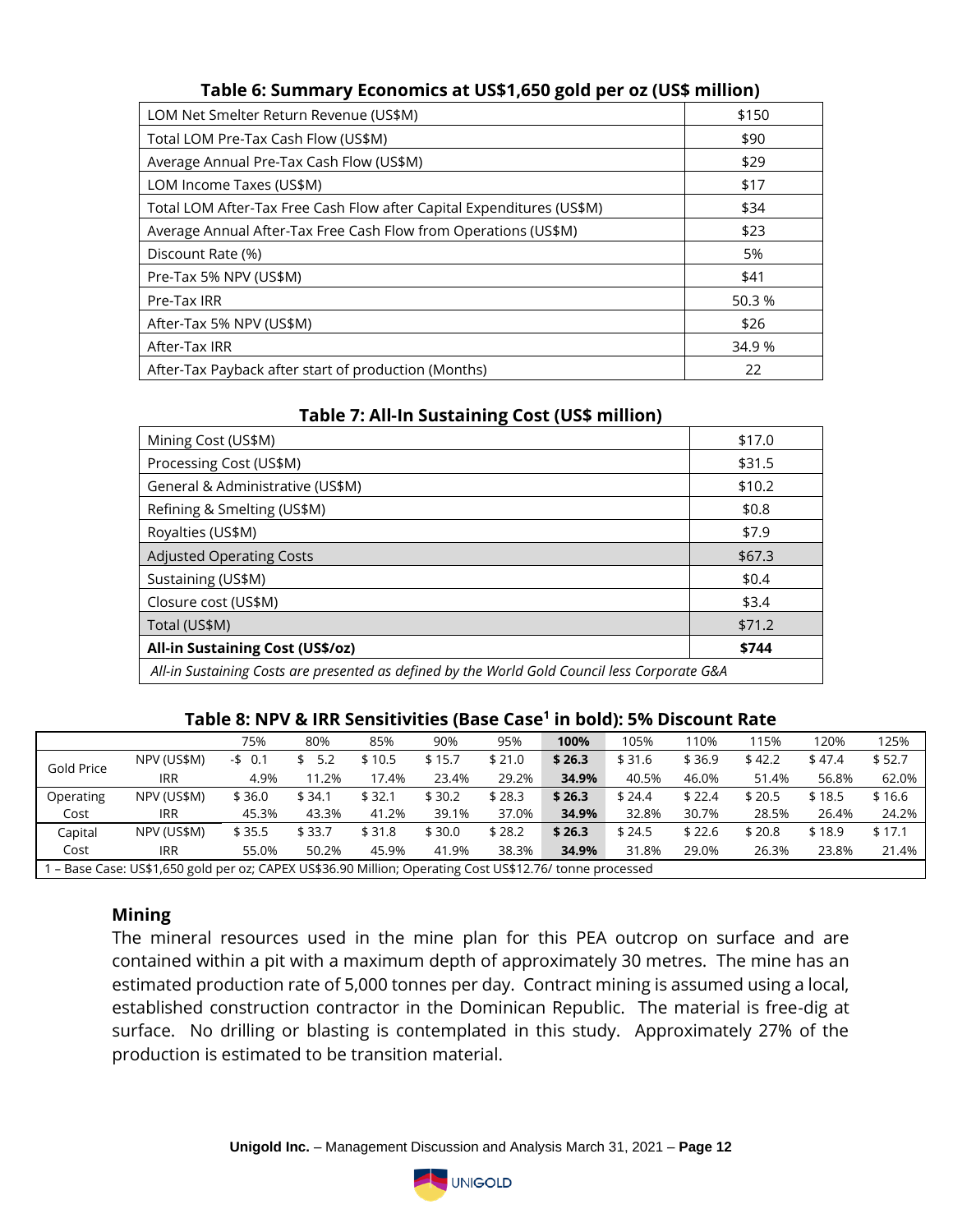### **Processing**

The PEA estimates that a total of 150,000 tpm of material will be extracted and hauled approximately 3 km onto a Run-of-Mine Heap leach pad. Gold and silver will be recovered in an adsorption-desorption-recovery circuit and electrowinning cells, with gold room recovery and production of bullion bars. Silver credits are not included in the financial modelling. No tailings facility is required. Gold recovery estimates for oxide and transition mineralization are based on a column leach test work currently ongoing at Bureau Veritas Commodities Canada Ltd. metallurgical test laboratories, Vancouver, where preliminary results indicate 87% gold extraction in 30 days for -19 mm oxide mineralization and over 60% gold extraction in 43 days for -12.5 mm transition mineralization. This study uses an average 75% leach recovery with a 10-week leach cycle.

#### **Future Work**

The capital and operating cost estimates for the PEA were developed from first principles and are thought to be accurate to preliminary feasibility levels. The Corporation intends to complete final metallurgical testing on the oxides, then move directly to complete detailed engineering and a feasibility study. The Corporation would like to be in a position to be able to make a production decision in early 2022.

### **Exploration Outlook**

The material categories of cumulative exploration and evaluation assets are summarized below:

|                                                      | <b>Balance</b> |                  | <b>Balance</b> |
|------------------------------------------------------|----------------|------------------|----------------|
|                                                      | Dec. 31,       | <b>Additions</b> | Mar. 31,       |
|                                                      | 2020           | in Q1/2021       | 2021           |
|                                                      |                |                  |                |
| Geology/Field                                        |                |                  |                |
| Drilling (including supplies and logistics expenses) | \$14,551,497   | \$273,925        | \$14,825,422   |
| Consulting (contract geologists and other technical  |                |                  |                |
| specialists)                                         | 7,357,991      | 356,909          | 7,714,900      |
| Wages and salaries                                   | 5,519,677      | 104,313          | 5,623,990      |
| Camp and field expense (including geochemistry and   |                |                  |                |
| geophysics)                                          | 2,540,002      | 119,505          | 2,659,507      |
| Travel, domestic and international                   | 1,633,695      | 1,454            | 1,635,149      |
| <b>Community Social Responsibility (CSR)</b>         | 169,079        | 34,397           | 203,476        |
| Environment                                          | 23,831         | 106,251          | 130,082        |
| <b>Technical studies/Analysis</b>                    |                |                  |                |
| Laboratory analysis                                  | 5,045,358      | 102,911          | 5,148,269      |
| <b>Financial/Administrative Support</b>              |                |                  |                |
| Taxes and duties                                     | 571,060        | 187,612          | 758,672        |
| Other G&A, legal, insurance                          | 6,937,581      | 38,717           | 6,976,298      |
|                                                      | \$44,349,771   | \$1,325,994      | \$45,675,765   |

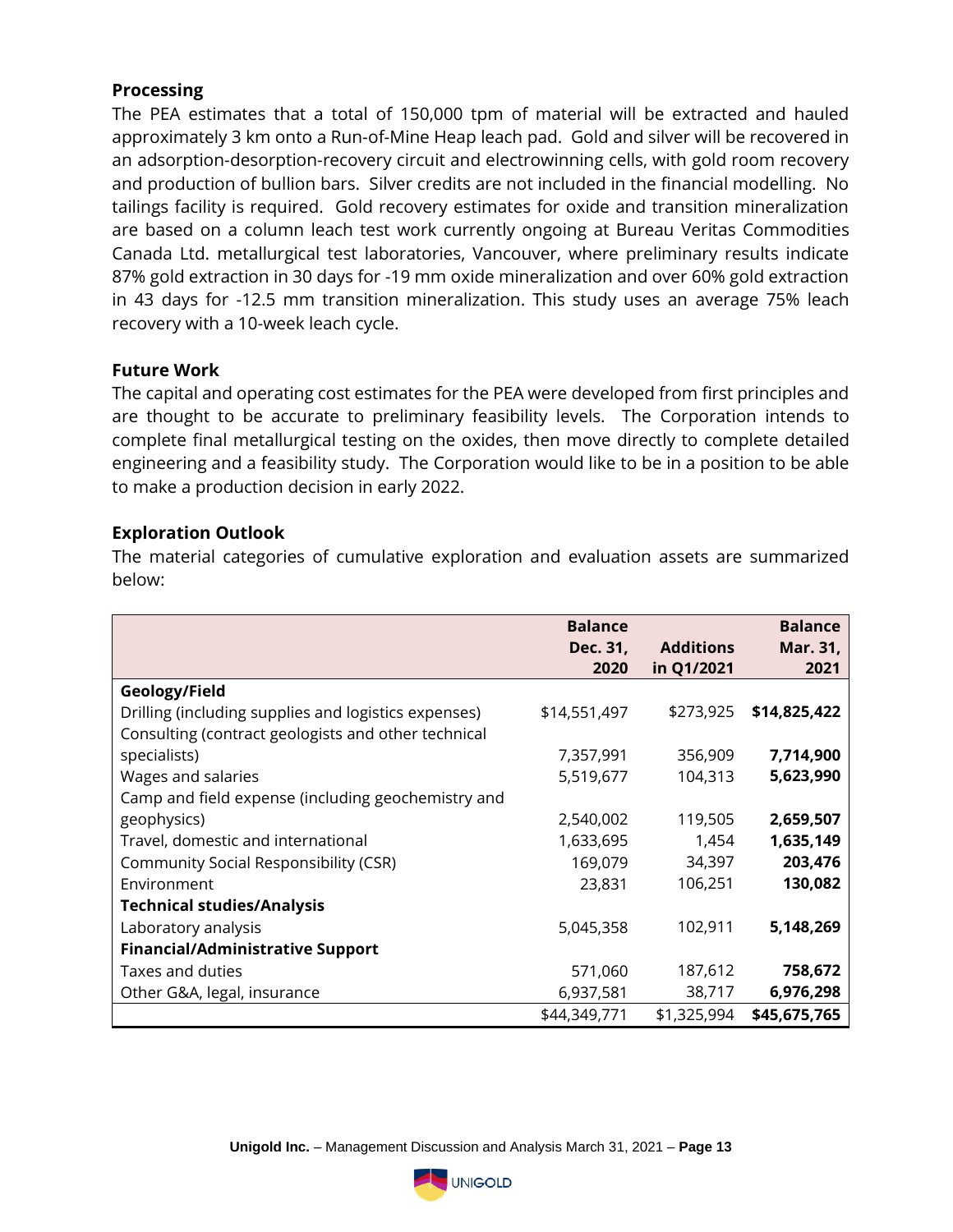### **B. Financial Performance**

### **FINANCIAL POSITION AND CORPORATE SPENDING**

### **At March 31, 2021:**

- Unigold had \$2,539,725 (December 31, 2020 \$4,034,564) cash to settle accounts payables and accrued liabilities of \$165,779 (December 31, 2020 - \$107,324); and
- The Corporation had other currents assets of:
	- receivables of \$69,710 (December 31, 2020 \$174,811), which is principally recoverable HST of \$42,001 (December 31, 2020 – \$152,457); and
	- other financial assets and prepaid expenses of \$148,088 (December 31, 2020 \$289,823) which is mainly attributable to: \$85,968 prepaid investor relations and market awareness services, \$14,648 for prepaid D&O, commercial, marine and medical insurance premiums, and \$14,858 for upfront SEDAR, TSXV, and OTC Exchange annual fees.

## During the quarter ended March 31, 2021:

- Expended \$1,325,994 on exploration at Neita primarily on drilling costs, lab analysis, metallurgy consulting costs, camp and field expenses and ongoing security and technical services at site and consulting fees for programs being developed in the areas of corporate social responsibility, and environment studies; and
- The Corporation recorded an operations loss of \$1,734,533 compared to a loss of \$1,126,525 recorded in Q1/2020; the Corporation also recorded \$94,078 (2020 - \$11,836) in share-based compensation expense for the estimated fair value of certain stock options granted during the three months ended March 31, 2021, and 2020, respectively.

### **Selected Period Information**

The following table provides selected financial information and should be read in conjunction with the Corporation's Interim Financial Statements:

| At                                 | March 31,        | December 31,     |
|------------------------------------|------------------|------------------|
|                                    | 2021             | 2020             |
| Total assets                       | \$3,686,573      | \$5,285,186      |
| <b>Total liabilities</b>           | \$165,779        | \$107,324        |
| Accumulated deficit                | \$(66, 733, 515) | \$(64, 982, 369) |
|                                    |                  |                  |
| Three months ended March 31,       | 2021             | 2020             |
| Net loss for the period            | \$(1,751,146)    | \$(1,117,693)    |
| Net loss per share                 | \$(0.01)         | \$(0.01)         |
| Weighted average shares issued and |                  |                  |
| outstanding                        | 127,075,293      | 78,354,642       |

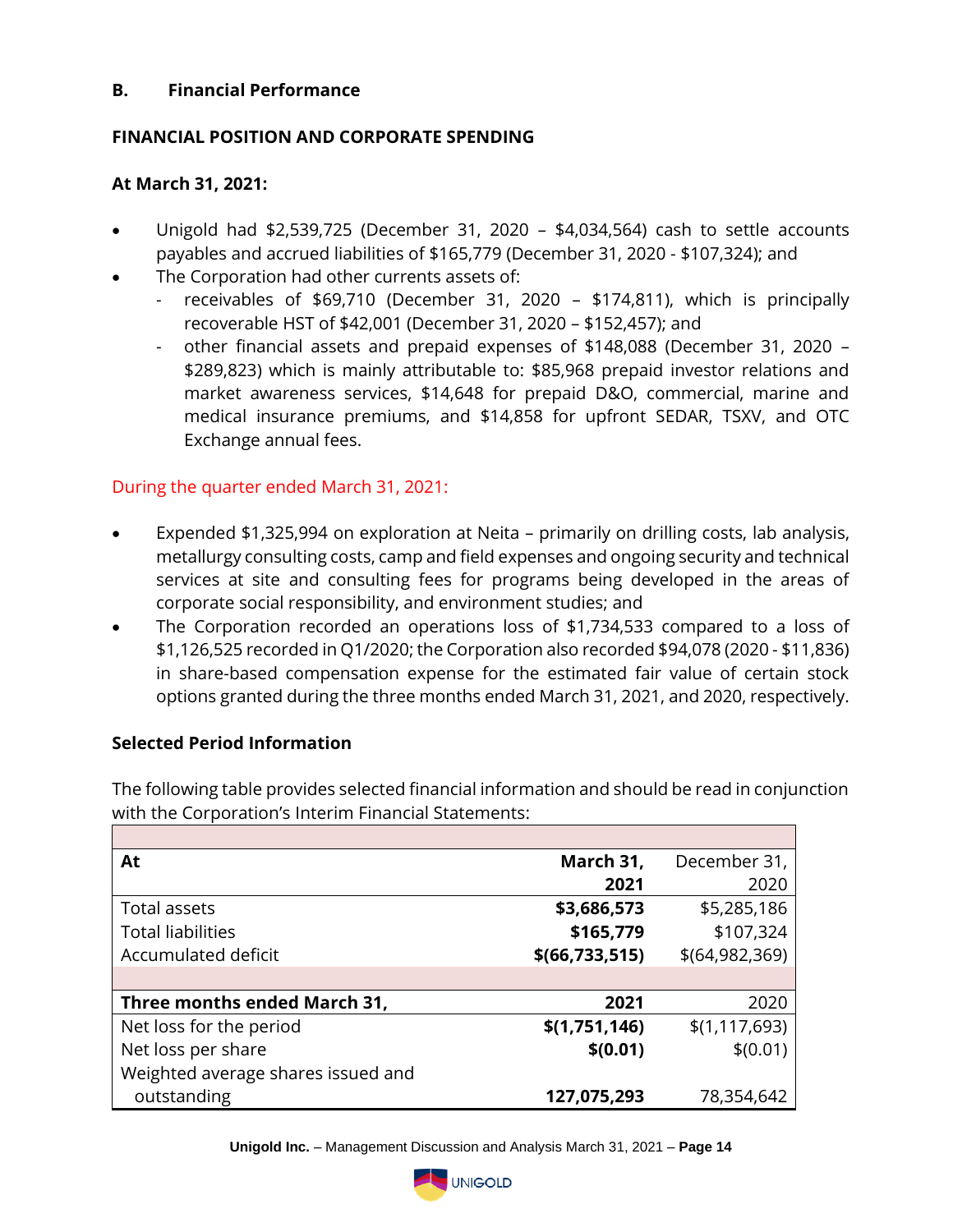Between April and August 2020, the staffing at the project was reduced to a minimum, drilling was halted, and travel to and from the DR by the technical team ceased. However, this period provided an opportunity for increased laboratory analysis, the expansion of metallurgical studies, and a revamping of our data room. Operations resumed in late August 2020 and have been carried out, continuously, to date. Protocols for safety in the workplace have been stringent for the camp, and last week the workers received their first COVID-19 vaccine. Foreign consultants have been engaged at the site however Canadian management is waiting for their second vaccination before returning to the project.

A 36% increased net loss, from Q1/2020 compared to Q1/2021 resulted primarily from:

- Exploration expenditures increased by \$474,641 due to expanded activity in the areas of drilling, consulting, technical reports, camp and field expenses, CSR and environment study consulting, and taxes and duties owed for importing drill equipment and parts from Canada. Added labour and security for shifts conducted 24-7 also resulted in higher payroll, source deductions, and benefit costs at camp. Additionally, Mr. Tapia joined the Corporation's senior management team, in the Dominican Republic, on salary.
- Business development and travel expenses increased by \$78,176 for the continuing fees due to Clarkham Capital, an investor relations specialty firm engaged in 2020 for market awareness services in the UK and abroad, and attendance fees at the Metals Investor and Precious Metals Summit Conferences;
- Share-based compensation expense was \$94,078 compared to \$11,836 in the prior year period for the granting of 1,000,000 stock options in February 2021, and an additional expense of \$66,983 for the amortized fair value of share-based compensation expense for options granted in 2020 that vested during the current period; and
- Amortization expense increased from \$8,328 to \$51,735, with the additions of drilling equipment and parts of \$600,000 in 2020, and the purchase of 2 trucks and a Corporation SUV to be used to provide transportation from the cities to the camp and field site.

# Quarterly Financial Information

The following table sets out selected financial information derived from the Corporation's consolidated financial statements for each of the eight most recently completed quarters:

|                                                          | 2021      | 2020    |         |        | 2019                     |          |        |        |
|----------------------------------------------------------|-----------|---------|---------|--------|--------------------------|----------|--------|--------|
| \$ thousands, except per<br>share amounts <sup>(1)</sup> | <b>O1</b> | O4      | Q3      | O2     | O1                       | O4       | Q3     | O2     |
| Interest income                                          | 2.5       | 9.8     |         |        | $\overline{\phantom{0}}$ |          |        |        |
| Net loss                                                 | (1,751)   | (1,646) | (1,878) | (456)  | ,118)                    | (1, 476) | (714)  | (234)  |
| Net loss per share                                       | (0.01)    | (0.04)  | (0.00)  | (0.00) | (0.00)                   | (0.04)   | (0.01) | (0.00) |
| E&E expenditures                                         | (1,326)   | (847)   | (632)   | (250)  | (860)                    | , 111)   | (227)  | (91)   |

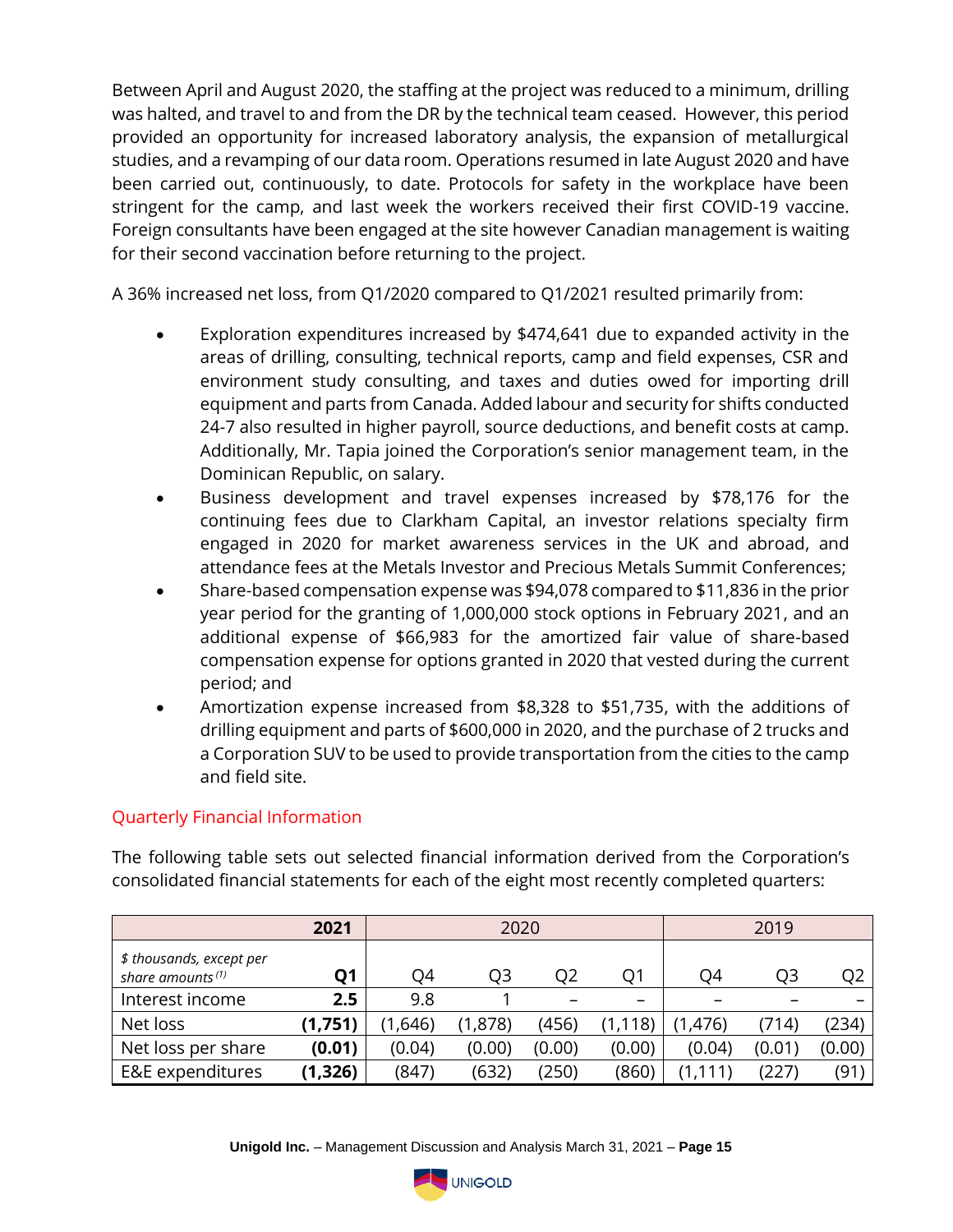**(1)**Quarter net loss for both 2021 and 2020 has been restated to reflect the policy change from capitalizing exploration and evaluation expenditures to charging them to the statement of loss and comprehensive loss.

# **4. Liquidity and Capital Resources**

The Corporation considers the capital that it manages to include share capital, reserve for warrants, reserve for share-based payments, and accumulated deficit, which at March 31, 2021 was \$3,517,963 (December 31, 2020 - \$5,175,031). The Corporation manages and makes adjustments to its capital structure based on the funds needed in order to support the acquisition, exploration and development of mineral properties. Management does this in light of changes in economic conditions and the risk characteristics of the underlying assets. There has been no change with respect to the overall capital risk management strategy during the three months ended March 31, 2021, and 2020.

As of March 31, 2021, the Corporation had a cash balance of \$2,539,725 (December 31, 2020 – \$4,034,564) and working capital of \$2,591,744 (December 31, 2020 – \$4,391,874).

Unigold has no producing properties and, consequently, has no current operating income or cash flow. Financing of the Corporation's activities to date has been primarily obtained from equity issuances. The continuing development of the Corporation's properties therefore depends on the Corporation's future ability to obtain additional financing through equity issuances, debt or sale of assets.

### **5. Key Management Compensation**

The following is the compensation recorded for Key Management, the aggregate of which was paid to individuals, personal management corporations, and corporate services providers during the three months ended March 31, 2021, and 2020:

| Three months ended March 31, | 2021     | 2020      |
|------------------------------|----------|-----------|
| Management fees $(1)(2)$     | \$67,984 | \$116,808 |
| Directors' fees (3)          | 25,000   | 35,000    |
| Share-based compensation     |          | 10,336    |
|                              | \$92,984 | \$162,144 |

(1) Includes the wages for and fees charged by the CEO, CFO, COO and Corporate Secretary;

(2) This figure does not include \$74,000 which is the aggregate of 100% of the COO's and 40% of the CEO's compensation during the quarter, which has been included in exploration expenditures; and

(3) Director's fees are lower in Q1/2021 as two former directors did not stand for re-election at the 2020 Annual General Meeting held October 27, 2020.

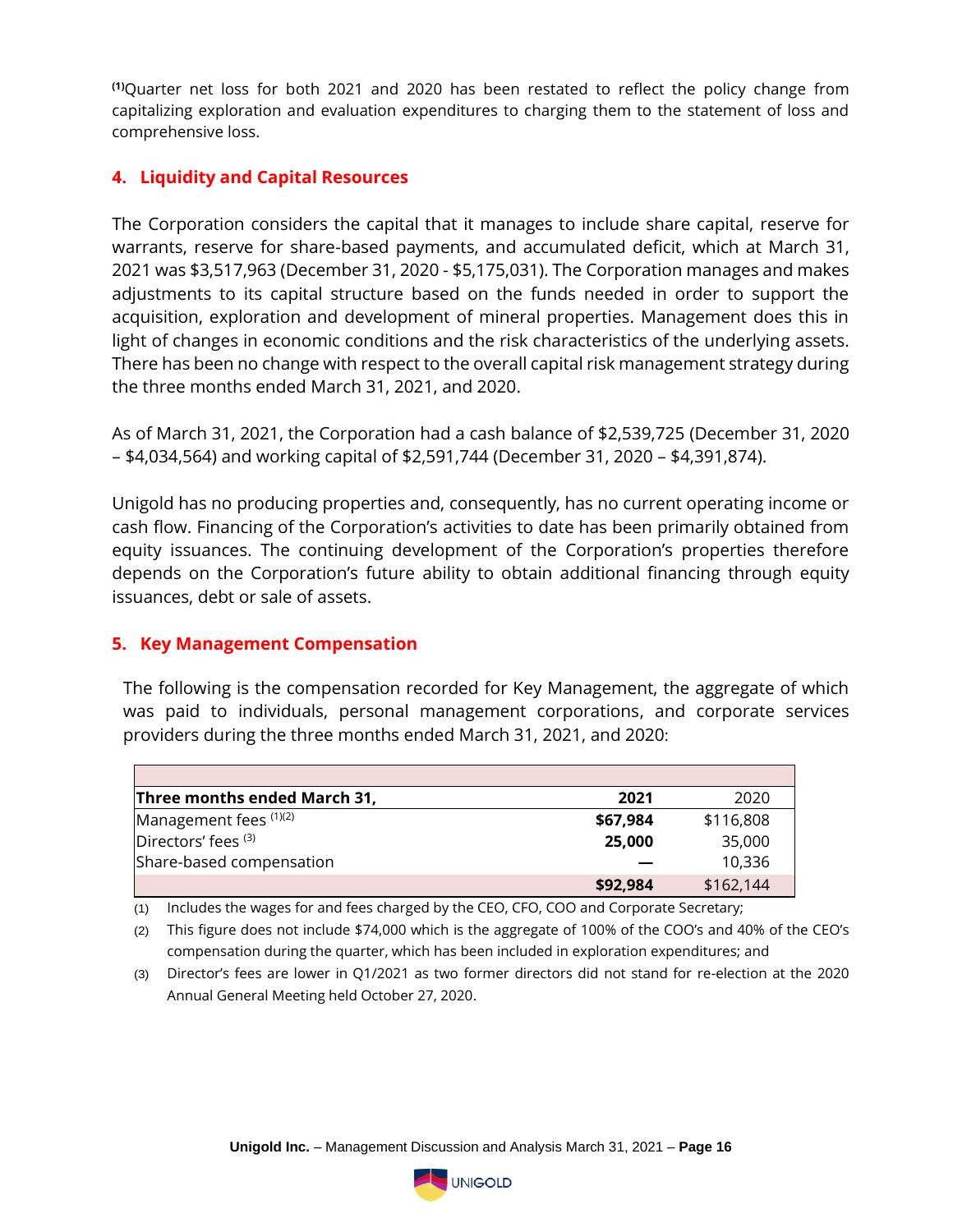# **6. Related Party Transactions**

The Corporation's related parties as defined by IAS 24, *Related Party Disclosures*, include the Corporation's subsidiaries, the Board of Directors, close family members and enterprises that are controlled by these individuals and key management, as well as certain persons performing similar functions.

During the three months ended March 31, 2021, and 2020, the Corporation entered into the following transactions with a related party:

| Three months ended March 31,                        | 2021     |           |
|-----------------------------------------------------|----------|-----------|
| Aggregate compensation paid to companies controlled |          |           |
| by key management persons (1)                       | \$16.319 | \$177,500 |
|                                                     |          |           |

(1) A total of \$16,319 (2020 - \$177,500) was paid to a corporation ("Hanson") controlled by the Chief Operating Officer ("COO") for technical services provided by the employees of Hanson. Effective August 1, 2020, the COO became a full-time employee of the Corporation, and 100% of the fees paid to the COO, either directly or through Hanson have been charged to exploration expenditures.

These transactions were in the normal course of operations.

## **7. Commitments, Contingencies and Contractual Obligations**

The Corporation's exploration activities are subject to various federal, provincial and international laws and regulations governing the protection of the environment. These laws and regulations are continually changing and generally becoming more restrictive. The Corporation conducts its operations so as to protect public health and the environment and believes its operations are materially in compliance with all applicable laws and regulations. The Corporation plans to make expenditures, in the future, to comply with such laws and regulations, as applicable.

#### **Contractual Obligations**

Typically, the Corporation enters into agreements with time periods no longer than 12 months. Currently, the minimum contractual payments over the next five years are as follows:

| Year               | Total     | 2021      | 2022                     | 2023 | 2024 | 2025                     |
|--------------------|-----------|-----------|--------------------------|------|------|--------------------------|
| Office lease       | \$4,000   | \$4,000   | \$-                      | $$-$ | $$-$ | $$ -$                    |
| Corporate services | 84,000    | 84,000    |                          |      |      | $\overline{\phantom{0}}$ |
| Management fees    | 565,004   | 565,004   |                          |      |      |                          |
| Technical services |           |           |                          |      |      |                          |
| – break fee        | 200,000   | 200,000   | $\overline{\phantom{m}}$ |      |      | $\overline{\phantom{0}}$ |
|                    | \$853,004 | \$853,004 | \$–                      | $$-$ | \$-  | $$ -$                    |

See Annual Financial Statements - note 13 - *Commitments and Contingencies*.

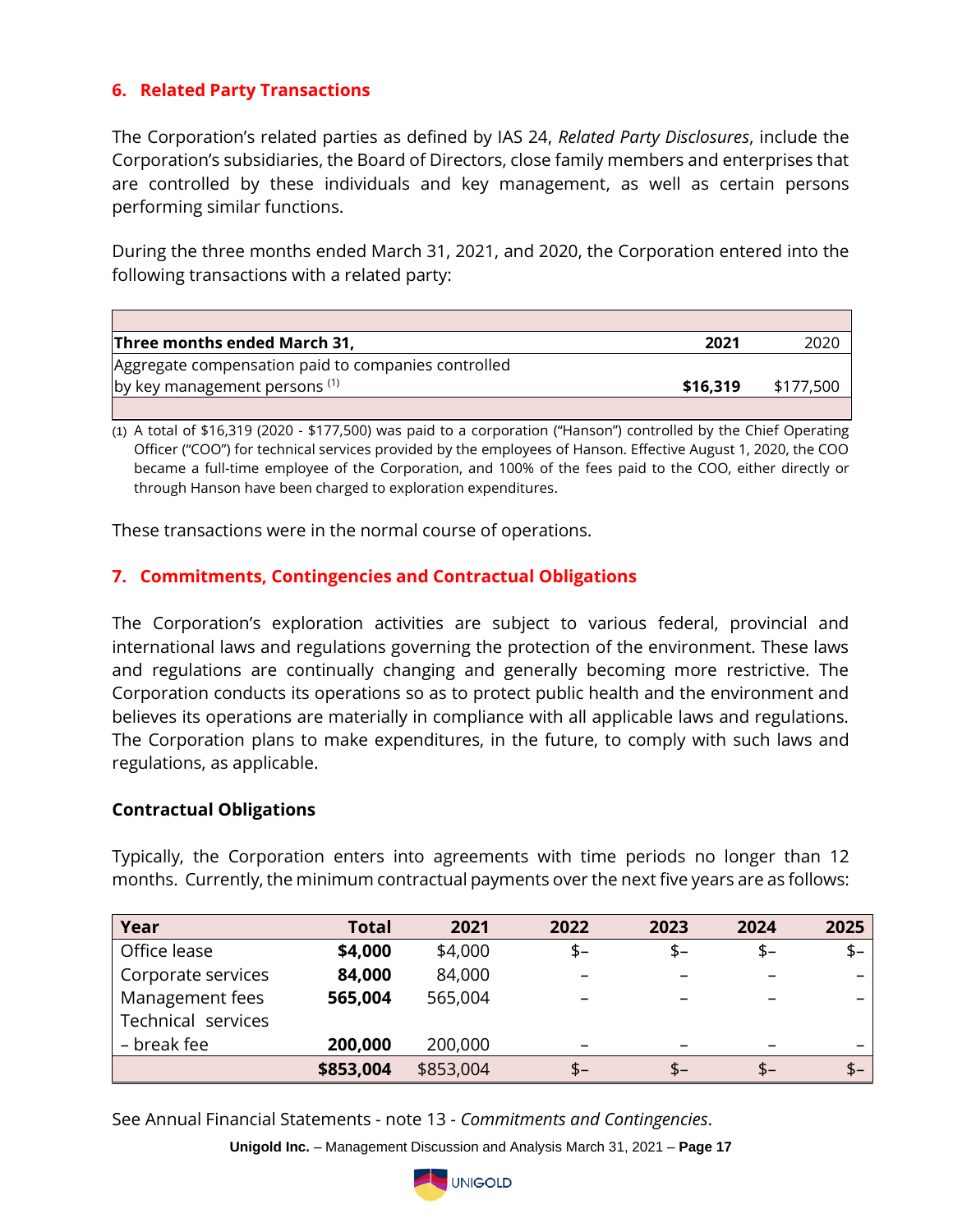The Corporation has contracted Longford Exploration Services Ltd. ("Longford") to provide professional geological services in the Dominican Republic. The contract with Longford terminates on January 31, 2022, and can be extended for a further six months by mutual agreement. The Corporation may terminate the contract in advance by paying \$200,000 and covering demobilization costs for Longford staff in the Dominican Republic.

## **2015 Private Placement**

In connection with the 2015 private placement, an investment agreement was signed which gives Osisko Gold Royalties Ltd. ("Osisko") certain rights as long as Osisko continued to hold Unigold shares equal to at least 10% of the issued and outstanding Unigold shares on a nondiluted basis. Osisko dropped below 10% ownership based on the June 23 financing. As a result, many of the rights granted to Osisko in the 2015 placement have terminated. Osisko continues to hold an option to purchase a 2% net smelter return ("NSR") royalty on Unigold's Neita property for a consideration of \$2,000,000, exercisable 90 days following the delivery of a feasibility study. Once exercised, Unigold will have the right to repurchase a 1% NSR (being 50% of the 2% NSR held by Osisko) for \$1,000,000 until 90 days following the achievement of commercial production.

### **Employment and Corporate Services Contracts**

- (a) The Corporation is a party to certain corporate and technical employment contracts. If the employees are terminated for 'other than cause' or 'change of control', then the employees shall be entitled to severance payments equal to 12 months' compensation.
- (b) Directors' fees are set at \$20,000 per annum, per director. The Chair of the Audit Committee receives an additional \$20,000 per annum, for serving in that role.
- (c) The Dominican Republic has laws requiring severance payments if those employees are terminated. At December 31, 2020, the liability is approximately CAD \$143,963. This figure changes subject to fluctuating foreign exchange rates and the number of employees hired. As the likelihood of the terminations taking place is not determinable, the contingent payments have not been recorded in the Annual Financial Statements.
- (d) Grove has been retained to provide corporate services to Unigold for \$7,000 monthly. This arrangement is renewable annually and termination by the Corporation requires 90 days' written notice.

### **8. Trend Information**

There are no major trends that are anticipated to have a material effect on the Corporation's financial condition and results of operations in the near future.

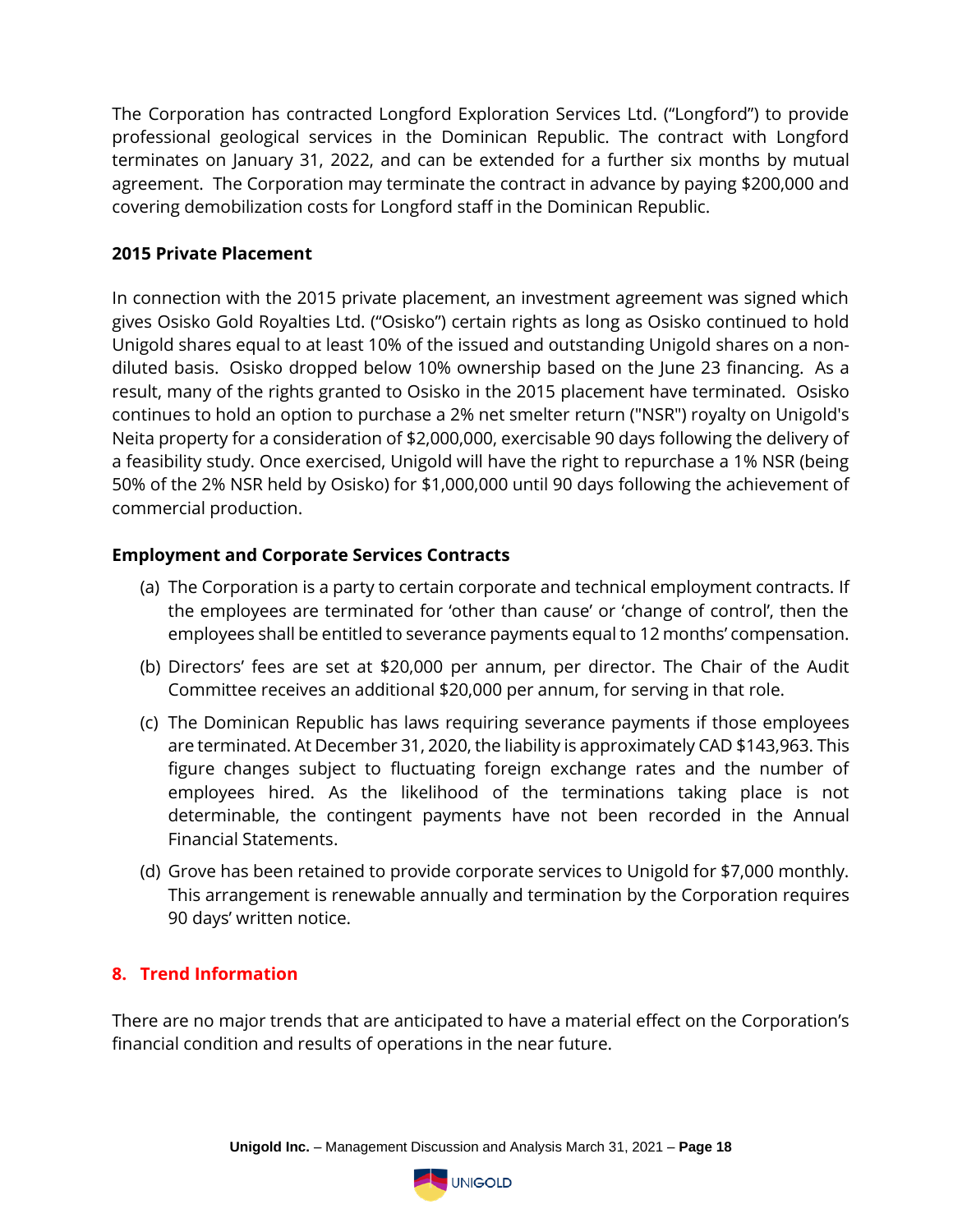### **9. Off-Balance Sheet Arrangements**

The Corporation has no off-balance sheet arrangements, no capital lease agreements, and no long-term debt obligations.

#### **10. Proposed Transactions**

There are no proposed transactions that will materially affect the performance of the Corporation. However, as is typical of the gold exploration sector, Unigold's Management is continually reviewing potential property acquisition, investment, and joint venture transactions and opportunities.

### **11. Significant Accounting Judgments and Estimates**

The Corporation prepares its Annual Financial Statements in accordance with IFRS. The most significant accounting estimates are the policy of capitalizing exploration costs on its properties and the valuation of such properties, and the share-based compensation calculation.

The Corporation reviews its portfolio of exploration properties on an annual basis to determine whether a write-down of the capitalized cost of any property is required. The recoverability of the amounts shown for exploration properties and deferred exploration and evaluation assets is dependent on the existence of economically recoverable reserves, and the ability to obtain financing to complete the development of such reserves.

The Corporation uses the Black-Scholes model to determine the fair value of options and warrants. The main factor affecting the estimates of share-based compensation is the share price volatility used. The Corporation uses the historical price data and comparables in the estimate of future volatilities.

See Interim Financial Statements – note 4 - *Significant Accounting Judgements and Estimates.*

### **12. Risks and Uncertainties**

At the present time, Unigold does not hold any interest in a mining property in production. The Corporation's viability and potential successes lie in its ability to develop, exploit and generate revenue out of mineral deposits. Revenues, profitability and cash flow from any future mining operations involving the Corporation will be influenced by precious and/or base metal prices and by the relationship of such prices to production costs. Such prices have fluctuated widely and are affected by numerous factors beyond the Corporation's control.

#### **Permitting and Licencing**

On May 22, 2018, Unigold announced that the Ministry of Energy and Mines of the Dominican Republic had granted the Corporation the Neita Fase II Exploration Concession. The Concession is valid for a three-year period after which there is a possibility of two additional

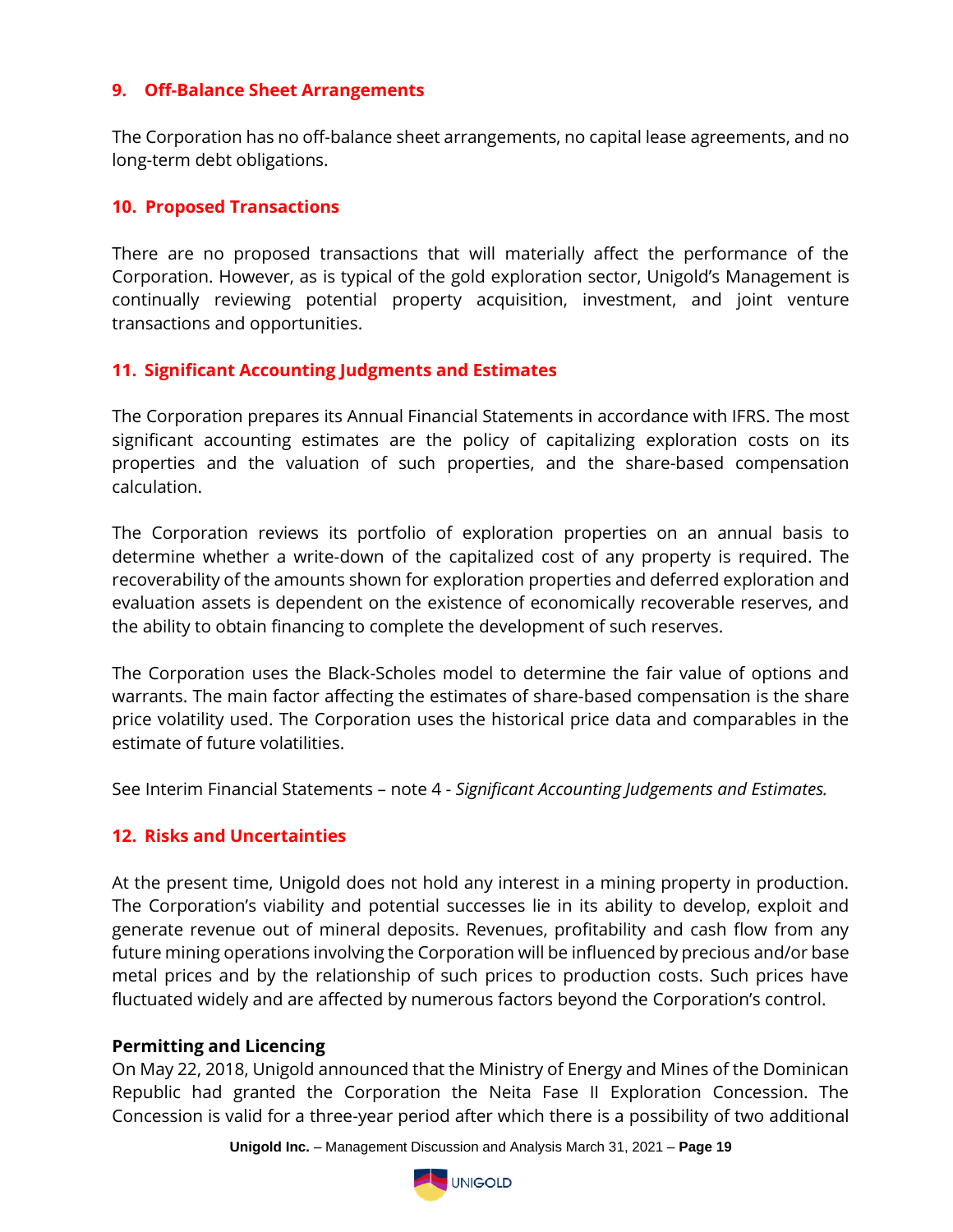one-year extensions. On November 2, 2018, Unigold announced that the environmental permit (the "Environmental Permit") for exploration on Neita had been approved by the Ministry of the Environment of the Dominican Republic. The Environmental Permit was valid for a two-year period. An application for an extension of the Environmental Permit was made to the Ministry of the Environment in Q2/2020. In mid-October 2020, the Environmental permit was extended for 60 days pending the review of the renewal application. In early November 2020, the permit was extended to May 21, 2021 to coincide with the anniversary of the Nieta Fase II exploration license. Unigold applied for the first one-year extension of the exploration concession and on March 12, 2021, the extension was granted until May 2022. On April 16, 2021, the Corporation requested an extension of the Environmental Permit until May 2022 to coincide with the new anniversary date for the Exploration Concession. While Unigold believes that it is in compliance with applicable legislation and is up-to-date with required regulatory filings, there can be no certainty that permits will be issued in a timely manner.

Unigold's exploration properties are subject to ongoing renewal and application processes. Should renewals and applications not be granted, then the carrying value of the exploration properties and exploration and evaluation assets may be impaired.

### **Novel Coronavirus ("COVID-19")**

In March 2020, the World Health Organization declared a global pandemic related to COVID 19. Its impact on world economies has been far-reaching and business around the world is being forced to cease or limit operations for long or indefinite periods of time. Measures taken to contain the spread of the virus, including travel bans, quarantines, social distancing, appropriate use of personal protection equipment ("PPE"), and closures of non-essential services have triggered significant disruptions to business worldwide, resulting in and economic slowdown.

Global stock markets have also experienced high volatility and significant movement. Governments and central banks have responded with monetary and fiscal interventions to stabilize economic conditions. There is significant uncertainty surrounding COVID 19 and the extent and impact that it may have on our financial position and results, exploration activities, workers, partners, consultants, suppliers and on global financial markets is indeterminable at this time.

### **Nature of Mineral Exploration and Development Projects**

Mineral exploration is highly speculative in nature, involves many risks and frequently is nonproductive. There is no assurance that exploration efforts will be successful. The exploration and development of mineral deposits involves significant financial and other risks over an extended period of time, which even a combination of careful evaluation, experience, and knowledge may not eliminate. Few mining properties that are explored are ultimately developed into producing mines. Major expenses are required to establish reserves by drilling and to construct mining and processing facilities. Large amounts of capital are frequently required to purchase necessary equipment. It is impossible to ensure that the current or

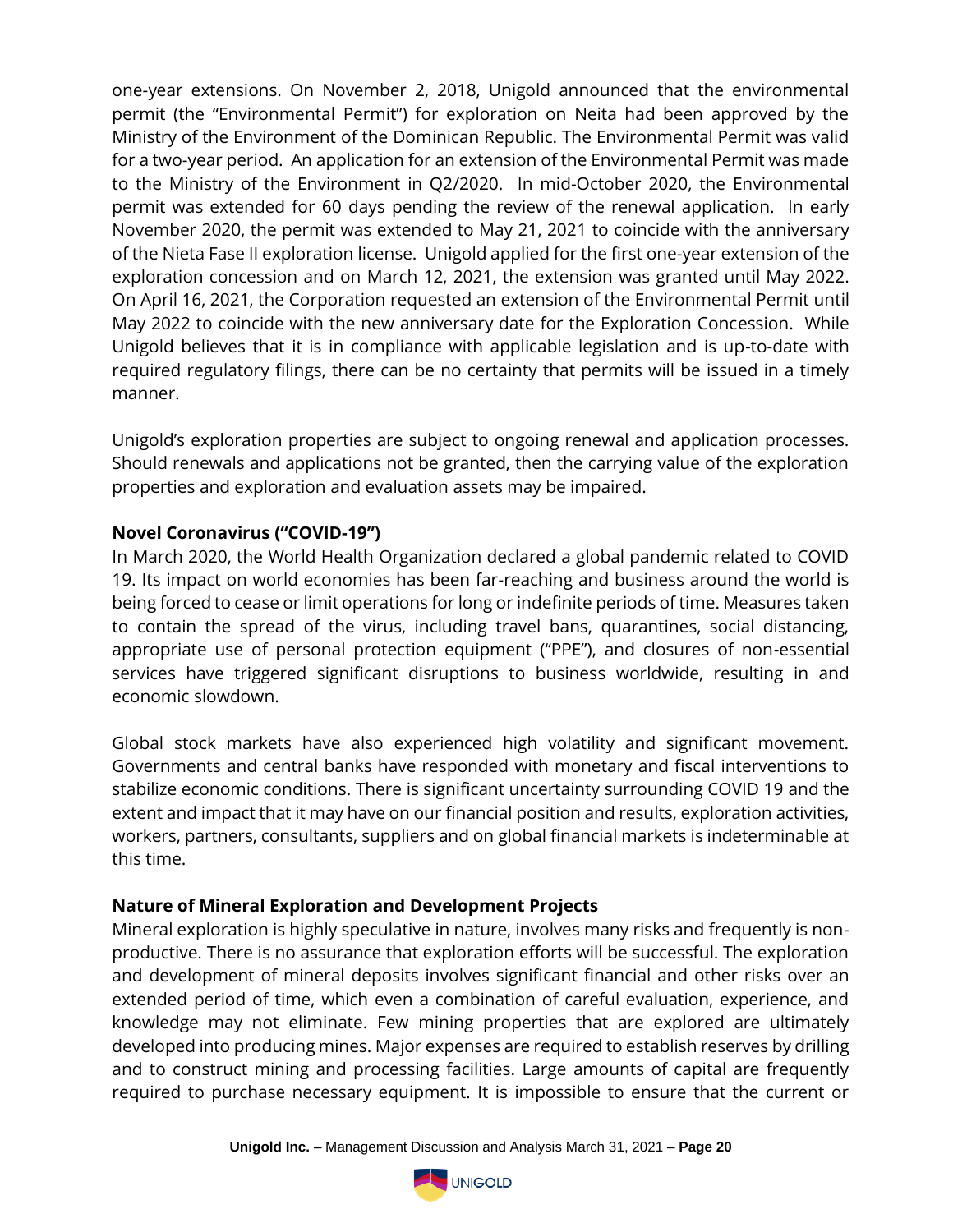proposed exploration programs on properties in which the Corporation has an interest will result in profitable commercial mining operations.

Success in establishing mineral reserves through exploration is the result of a number of factors, including the quality of management, the Corporation's level of geological and technical expertise, the quality of land available for exploration and other factors. Once mineralization is discovered, it may take several years in the initial phases of drilling until production is possible, during which time the economic feasibility of production may change. Substantial expenditures are required to establish proven and probable reserves through drilling, to determine the optimal metallurgical process to extract the metals from the ore and, in the case of new properties, to construct mining and processing facilities. Whether a deposit will be commercially viable depends on a number of factors, including the particular attributes of the deposit, such as its size and grade, costs and efficiencies of the recovery methods that can be employed, proximity to infrastructure, financing costs and governmental regulations, including regulations relating to prices, taxes, royalties, infrastructure, land use, importing and exporting of gold or silver, and environmental protection.

The effect of these factors cannot be accurately predicted, but the combination of these factors may result in the Corporation not receiving an adequate return on its invested capital. Because of these uncertainties, no assurance can be given that exploration programmes will result in the establishment or expansion of resources or reserves.

## **The Corporation's Properties Are Subject to Title Risks**

The Corporation has taken all reasonable steps to ensure that it has proper title to its properties. However, the Corporation cannot provide any guarantees that there are no prior unregistered agreements, claims or defects that may result in the Corporation's title to its properties being challenged. A successful challenge to the precise area and location of these claims could result in the Corporation being unable to operate on its properties as anticipated or being unable to enforce its rights with respect to its properties, which could have a material and adverse effect on the Corporation's future cash flows, earnings, results of operations and financial condition.

# **The Corporation and Its Projects Are Subject to Risks of Operating in Foreign Countries**

The Corporation's projects are subject to the risks of operating in foreign countries. The Corporation's foreign operations and investments and its ability to carry on its business in the normal course may be adversely affected by political and economic considerations such as civil unrest, war (including in neighbouring states), terrorist actions, labour disputes, corruption, sovereign risk, political instability, the failure of foreign parties, courts or governments to honour or enforce contractual relations, changing government regulations with respect to mining (including environmental requirements, taxation, land tenure, foreign investments, income repatriation and capital recovery), fluctuations in currency exchange and inflation rates, import and export restrictions, challenges to the Corporation's title to properties or mineral rights, problems renewing concessions and permits, opposition to mining from environmental or other non-governmental organizations, increased financing costs, instability due to economic under-development, inadequate infrastructure, and the

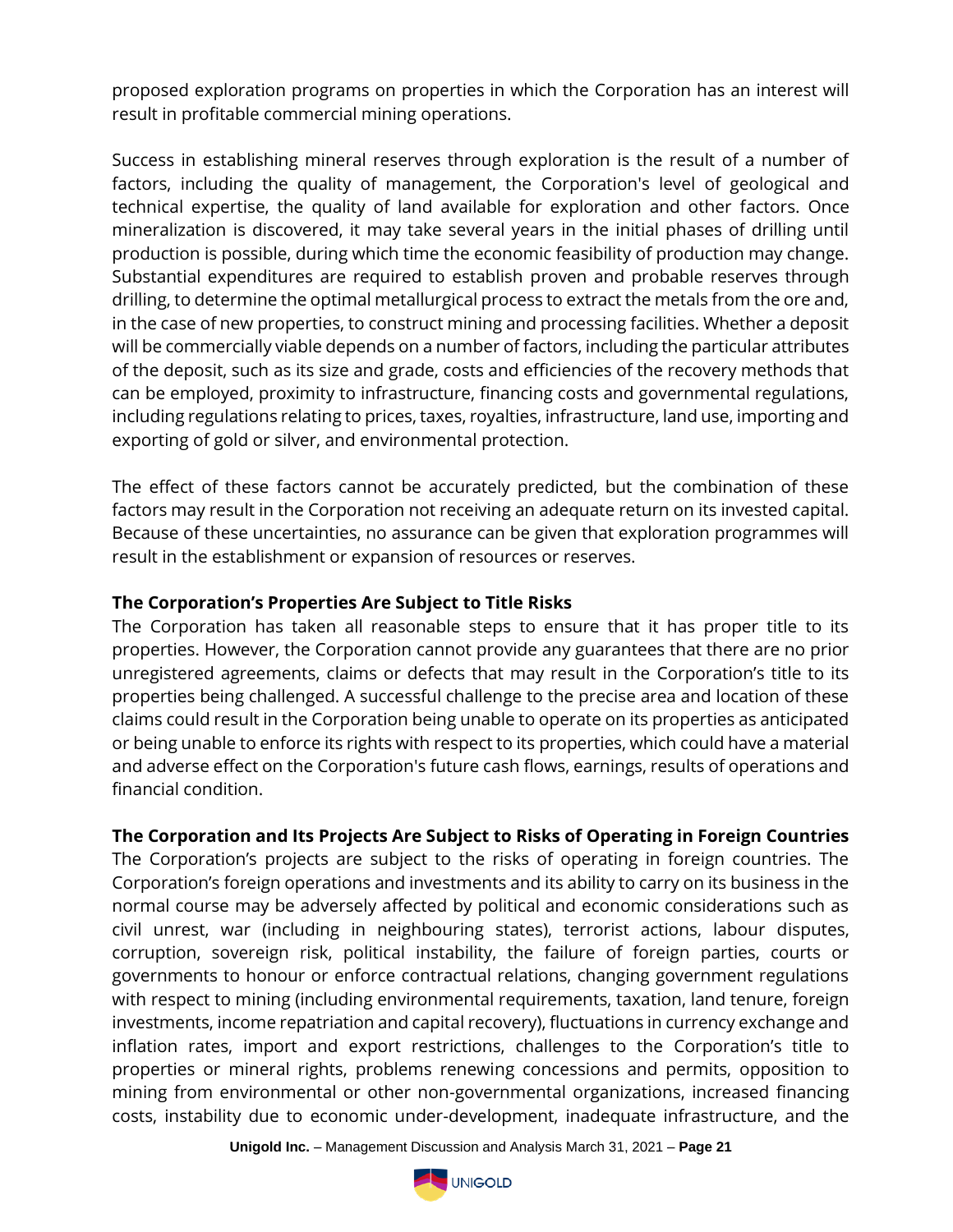expropriation of property interests. In addition, the enforcement by Unigold of its legal rights to exploit its properties or to utilize its permits and concessions may not be recognized by the court systems in the Dominican Republic. The occurrence of one or more of these risks could have a material and adverse effect on the viability and financial performance of its foreign operations, which could have a material and adverse effect on the Corporation's future cash flows, earnings, results of operations and financial condition. Any of these events could also result in conditions that delay or prevent the Corporation from exploring or developing its properties even if economic quantities of minerals are found.

### **Financing Risk**

To fund future investments in its mineral properties the Corporation requires capital. Dependent on exploration success results, the Corporation may not have sufficient working capital and may have to access the capital markets. Subject to economic conditions at the time, there can be no assurance the Corporation would be able to raise additional debt or equity financing on acceptable terms. If the Corporation cannot finance its future projects, it could have a material and adverse effect on the Corporation's future cash flows, earnings, results of operations and financial condition.

## **14. Environmental Matters**

In the risks section above, reference was made to several risks impacting on environment matters. Unigold believes that it is in compliance with all environmental regulations in the Dominican Republic and has made no provision for environmental remediation costs as such costs are believed to be immaterial. Environmental remediation of exploration sites is an ongoing and continuous activity.

### **15. CSR, Safety and Health**

The Corporation engages in and adheres to the principles of sound Corporate Social Responsibility with the local communities and people where it operates. While the Corporation recognizes that the funds to achieve these goals are derived from shareholders investment in the Corporation, it also believes that those same shareholders recognize that pragmatic and cost-effective CSR activity benefits all stakeholders and enables ongoing field activity with the support of local leaders, government, landowners and the community in general.

There were no lost time accidents during the period. There were no reportable environmental compliance events during the period.

### **16. Accounting Policies – Changes and Issuances**

### **(a) Change in Accounting Policy for Exploration and Evaluation Expenditures**

In order to enhance the relevance to the decision-making needs of users and improve comparability with its peers, the Corporation has voluntarily changed its accounting policy

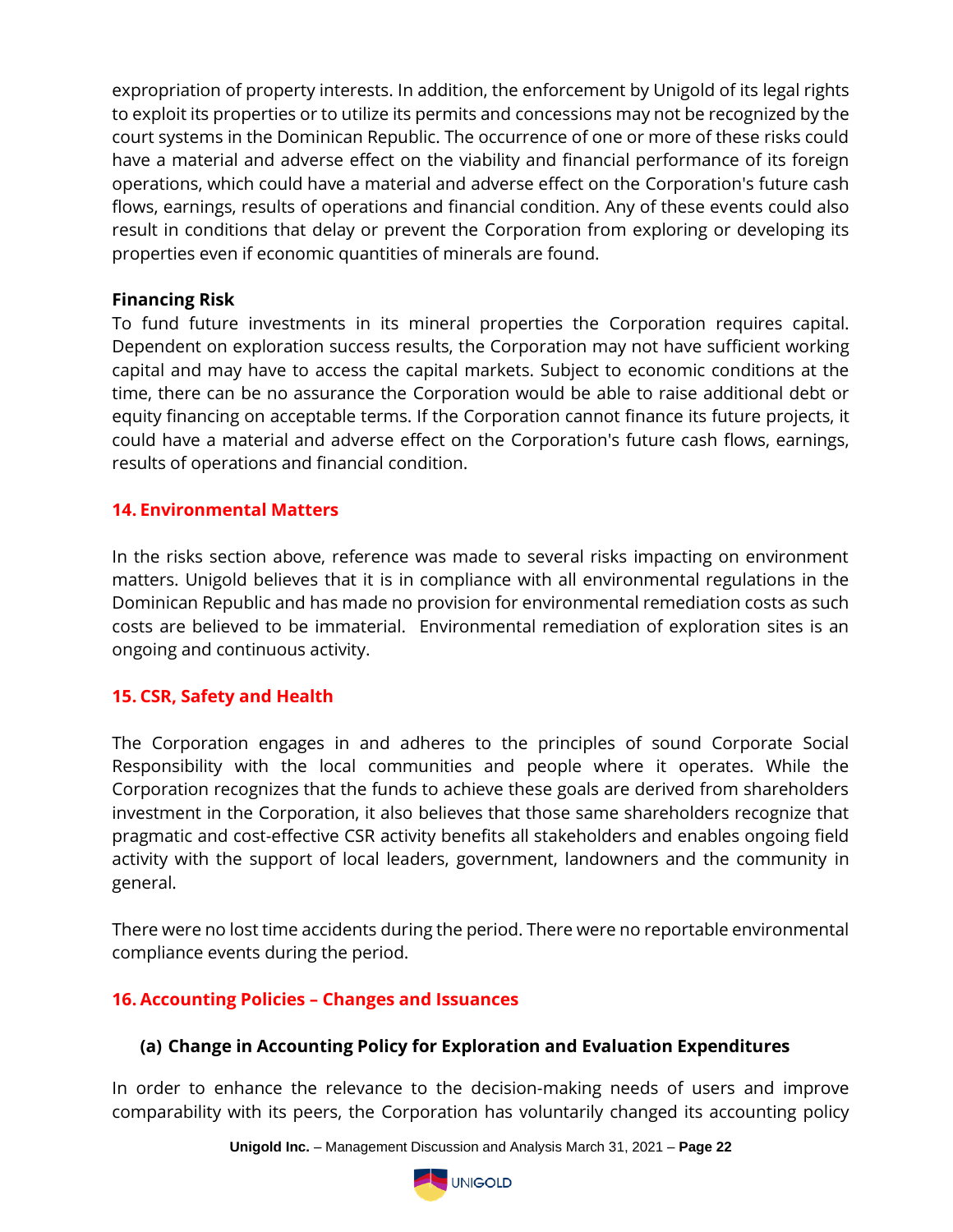with respect to exploration properties and deferred exploration expenditures, consistent with the guidance provided in IFRS 6 – Exploration for and Evaluation of Mineral Resources and IAS 8 – Accounting Policies, Changes in Accounting Estimates and Errors. The new accounting policy was adopted on December 31, 2020 ("Policy Change Date"). In prior periods the Corporation's policy was to defer exploration expenditures until such time as the properties were put into commercial production, sold or become impaired. The Corporation elected to change this accounting policy to expense exploration expenditures as incurred, effective on the Policy Change Date. This policy change resulted in recording a write-down of the carrying value of the historic exploration and evaluation assets of \$41,760,970.

The full accounting policy is as follows:

The Corporation expenses exploration and evaluation expenditures as incurred. Expenses charged to Exploration properties include acquisition costs of mineral property rights, property option payments and certain exploration and evaluation activities. See Interim Financial Statements - note 4c *– Change in Accounting Policies for Exploration and Evaluation Expenditures.* 

Once a project has been established as commercially viable, technically feasible and the decision to proceed with development has been approved by the Board of Directors, related development expenditures are capitalized. This includes costs incurred in preparing the site for mining operations. Capitalization ceases when the mine is capable of commercial production.

# **(b) Accounting standards and interpretations issued**

Certain pronouncements were issued by the IASB or the IFRIC that are mandatory for accounting periods on or after January 1, 2021, or later periods. Many are not applicable or do not have a significant impact to the Corporation and have been excluded.

See Interim Financial Statements – note 4 – *Summary of Significant Accounting Policies*

# **17. Financial Instruments and Capital Management**

#### **Fair Value**

IFRS requires that the Corporation disclose information about the fair value of its financial assets and liabilities. The carrying amounts for cash and cash equivalents, sundry receivables, accounts payable and accrued liabilities on the Statements of Financial Position approximate fair value because of the limited term of these instruments. Fair value estimates are made at the statement of financial position date based on relevant market information and information about the financial instrument. These estimates are subjective in nature and involve uncertainties in significant matters of judgment and therefore cannot be determined with precision. Changes in assumptions could significantly affect these estimates.

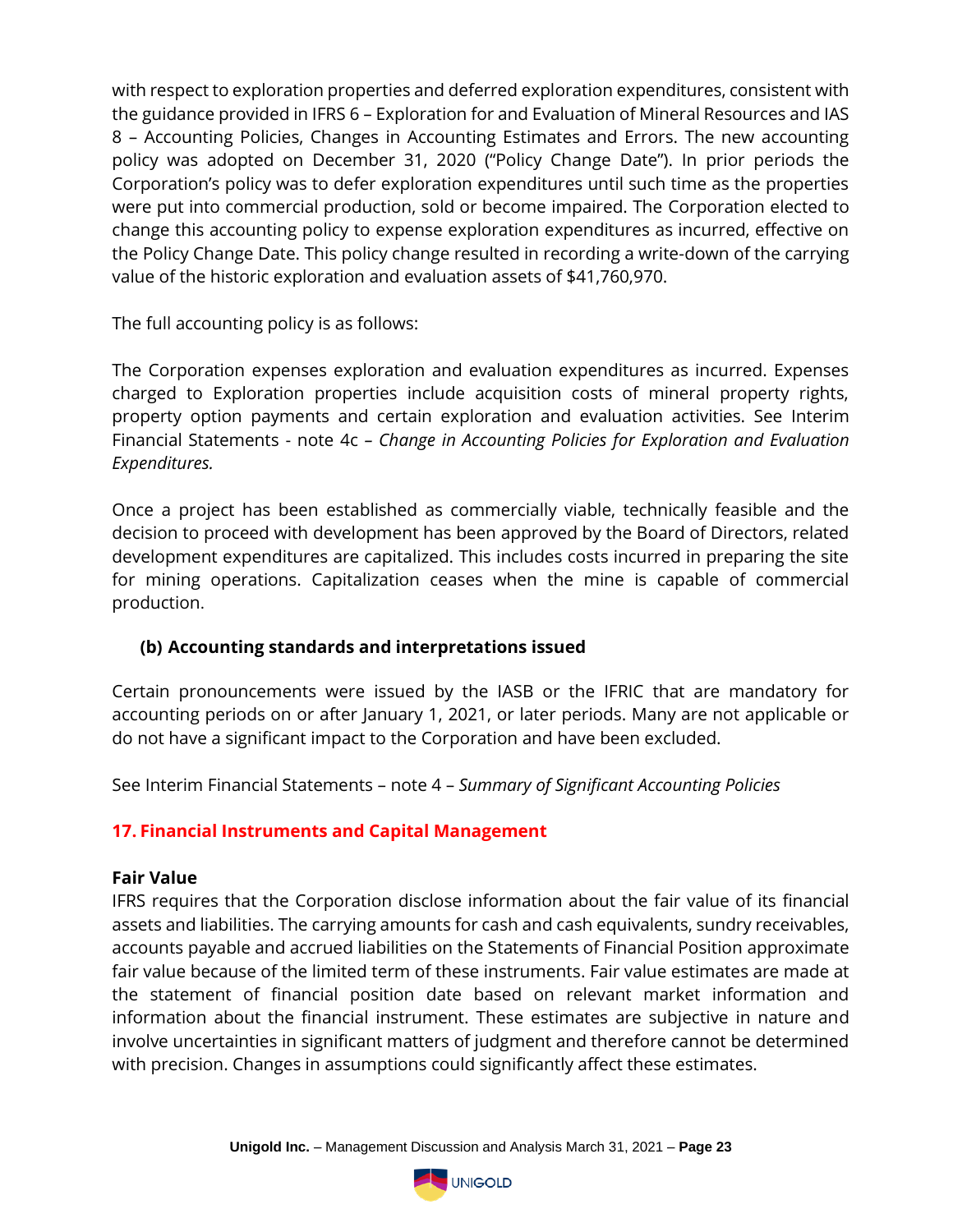# **Credit Risk**

Credit risk is the risk of loss associated with a counterparty's inability to fulfill its payment obligations. The Corporation's credit risk is primarily attributable to cash, other receivables, other financial assets and other investments. Cash is held with reputable Canadian financial institutions, from which management believes the risk of loss to be minimal. Financial instruments included in other receivables consist of harmonized sales tax due from the Federal Government of Canada.

### **Liquidity Risk**

The Corporation has in place a planning and budgeting process to help determine the funds required to support the Corporation's normal operating requirements on an ongoing basis and its capital, administrative, and exploration and evaluation expenditures. The Corporation ensures that there are sufficient funds to meet its short-term requirements, taking into account its anticipated cash flows from operations and its holdings of cash and cash equivalents.

As at March 31, 2021, the Corporation has working capital of \$2,591,744 (December 31, 2020 – \$4,391,874). This is comprised of \$2,539,725 cash and cash equivalents (December 31, 2020 – \$4,034,564) to settle current accounts payable and accrued liabilities of \$165,779 (December 31, 2020 – \$107,324). The Corporation's other current assets consist of other receivables of \$69,710 (December 31, 2020 – \$174,811) and other financial assets and prepaid expenses of \$148,088 (December 31, 2020 – \$289,823).

At March 31, 2021, Management believes the Corporation has sufficient funding to meet the ongoing corporate costs of the Corporation, but depending on exploration results, the Corporation will need to seek additional funding for the advance of the Neita project.

See Interim Financial Statements – note 2 – *Going Concern*.

### **Market Risk**

At the present time, the Corporation does not hold any interest in a mining property that is in production. The Corporation's viability and potential success depends on its ability to develop, exploit, and generate revenue from the development of mineral deposits. Revenue, cash flow, and profits from any future mining operations in which the Corporation is involved will be influenced by precious and/or base metal prices and by the relationship of such prices to production costs. Such prices can fluctuate widely and are affected by numerous factors beyond the Corporation's control.

# **Foreign Exchange Risk**

The Corporation's financings are in Canadian dollars, however certain of the Corporation's transactions with its subsidiaries, Unigold Resources Inc. and Unigold Dominicana, S.R.L., are incurred in foreign currencies of United States Dollars ("US\$") and Dominican Republic Pesos ("DOP") and are therefore subject to gains or losses due to fluctuations in foreign currency exchange rates. The Corporation is therefore subject to foreign exchange risk. At March 31, 2021, the Corporation had foreign cash balances of the Canadian equivalent of \$231,617

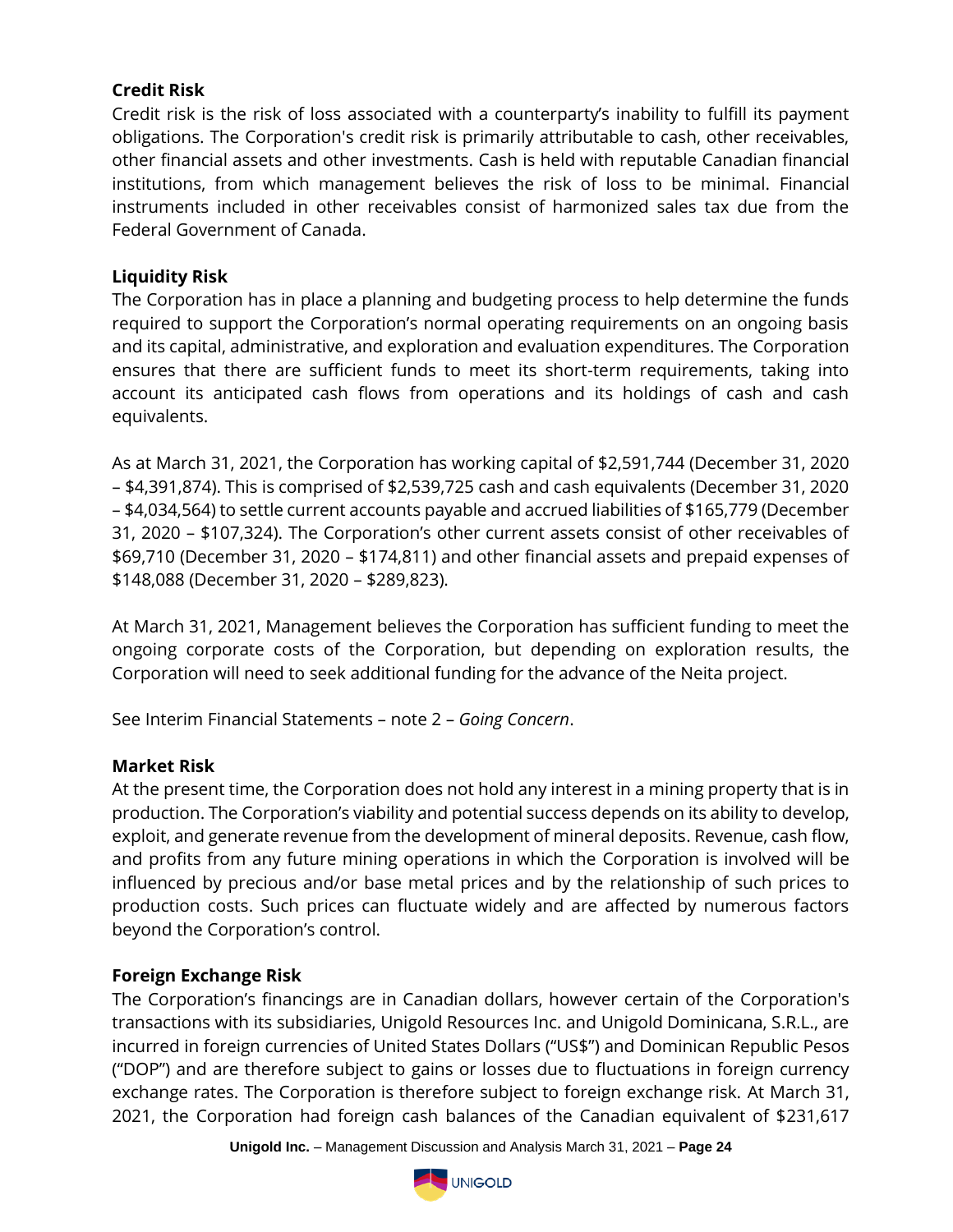(December 31, 2020 – \$308,579) and foreign accounts payable and accrued liabilities of \$88,365 (December 31, 2020 – \$30,097). Sensitivity to a plus or minus 5% change in the foreign exchange rate would have resulted in a decease in the net assets of the Corporation in the amount of \$7,163 at March 31, 2021 (December 31, 2020 – \$13,924). The Corporation has no hedging policy to mitigate foreign exchange risk and purchases US\$ on an 'as needed basis' or when foreign currency rates are favourable.

#### **Interest Rate Risk**

The Corporation's current policy is to invest excess cash in investment-grade short-term deposit certificates issued by its financial institutions. The Corporation periodically monitors the investments it makes and is satisfied with the creditworthiness of its financial institutions. As of March 31, 2021, interest rate risk is minimal since the Corporation has no interestbearing debt instruments.

#### **Commodity Price Risk**

The ability of the Corporation to develop its properties and the future profitability of the Corporation is directly related to the market price of certain minerals.

#### **Sensitivity Analysis**

The Corporation is exposed to foreign currency risk of fluctuations on financial instruments that are denominated in US\$ and Dominican Republic Pesos related to cash balances, other investments and accounts payable. Sensitivity to a plus or minus 5% change in the foreign exchange rate would not have resulted in a significant fluctuation in quarter ended March 31, 2021.

#### **Capital Management**

Unigold considers its capital structure to consist of total equity attributable to equity holders of the Corporation. The Corporation manages its capital structure and makes adjustments to it, in order to have the funds available to support is exploration and corporate activities. The Corporation's objective in managing capital is to safeguard its ability to operate as a going concern. The Corporation is in the development stage and as such is dependent on external financing. In order to carry out planned exploration and development, and pay for administrative and operating costs, the Corporation will spend its existing working capital. The Corporation's objective when managing capital is to safeguard the Corporation's ability to continue as a going concern in order to pursue the exploration of its exploration properties and maximize shareholder returns. The Corporation satisfies its capital requirements through careful management of its cash resources and by equity issues, as necessary, based on the prevalent economic conditions of both the industry and the capital markets and the underlying risk characteristics of the related assets. Management reviews its capital management approach on an ongoing basis. The Corporation is not subject to externally imposed capital requirements.

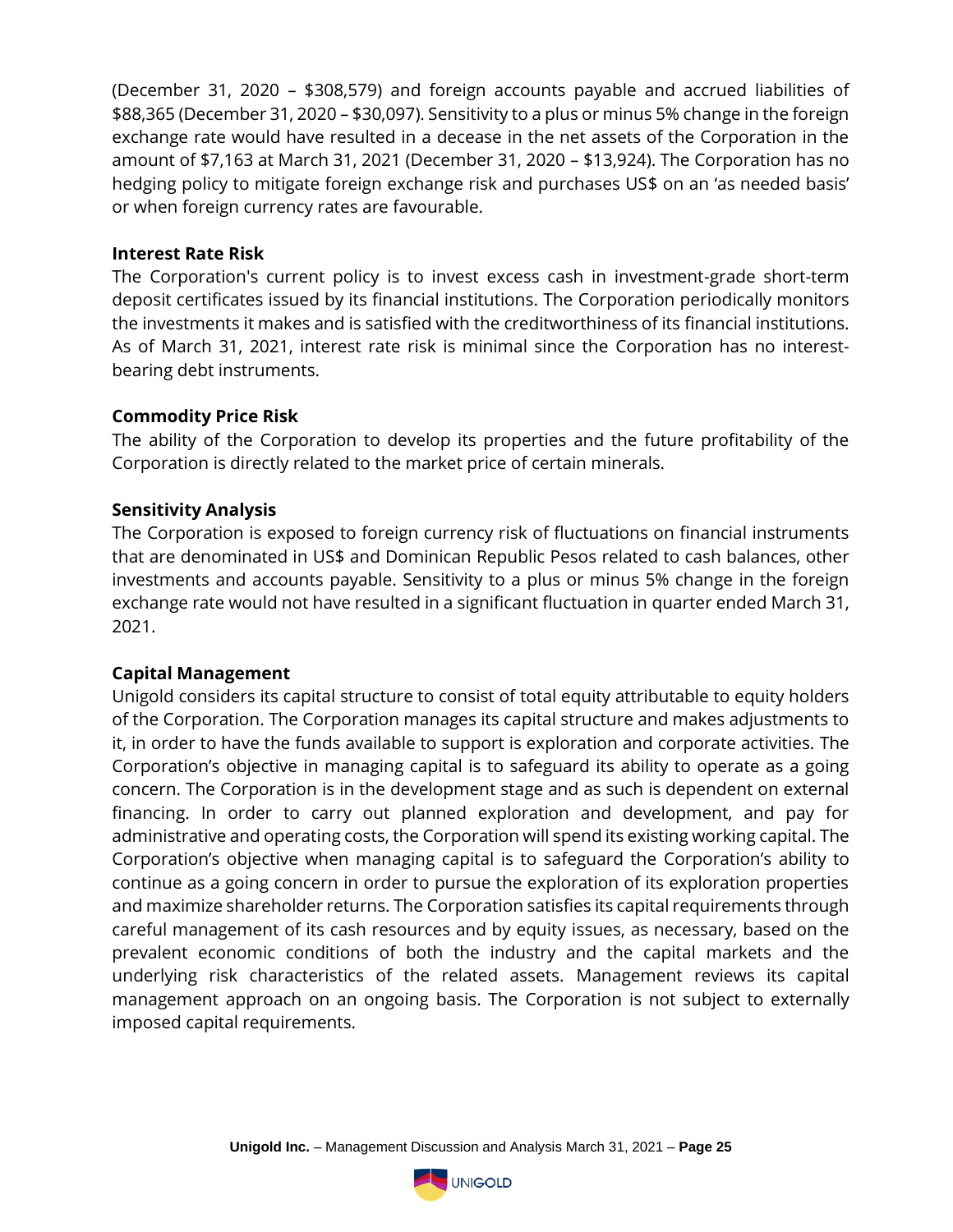## **18. Financial Reporting and Disclosure Controls and Procedures**

Management believes that based upon the evaluations and actions taken to date, reasonable assurance can be provided that there is no material misstatement of the financial results reported as of March 31, 2021.

|                | Common        |                 | <b>Finder</b>   | <b>Stock</b>   |                      |
|----------------|---------------|-----------------|-----------------|----------------|----------------------|
| As at          | <b>Shares</b> | <b>Warrants</b> | <b>Warrants</b> | <b>Options</b> | <b>Fully Diluted</b> |
| Dec. 31, 2020  | 127,075,293   | 20,304,167      | 1,957,470       | 9,796,000      | 159,132,930          |
| March 31, 2021 | 127,075,293   | 20,304,167      | 1,957,470       | 10,796,000     | 160,132,930          |
| May 31, 2021   | 130,720,293   | 16,704,167      | 1,912,470       | 10,796,000     | 160,132,930          |

#### **19. Outstanding Share Data**

#### **20. Qualified Person**

The foregoing scientific and technical information has been prepared or reviewed by Wes Hanson, P.Geo., the Chief Operating Officer of the Corporation. He also supervises all work associated with the Corporation's exploration programs in the Dominican Republic. Mr. Hanson is a "qualified person" within the meaning of National Instrument 43-101.